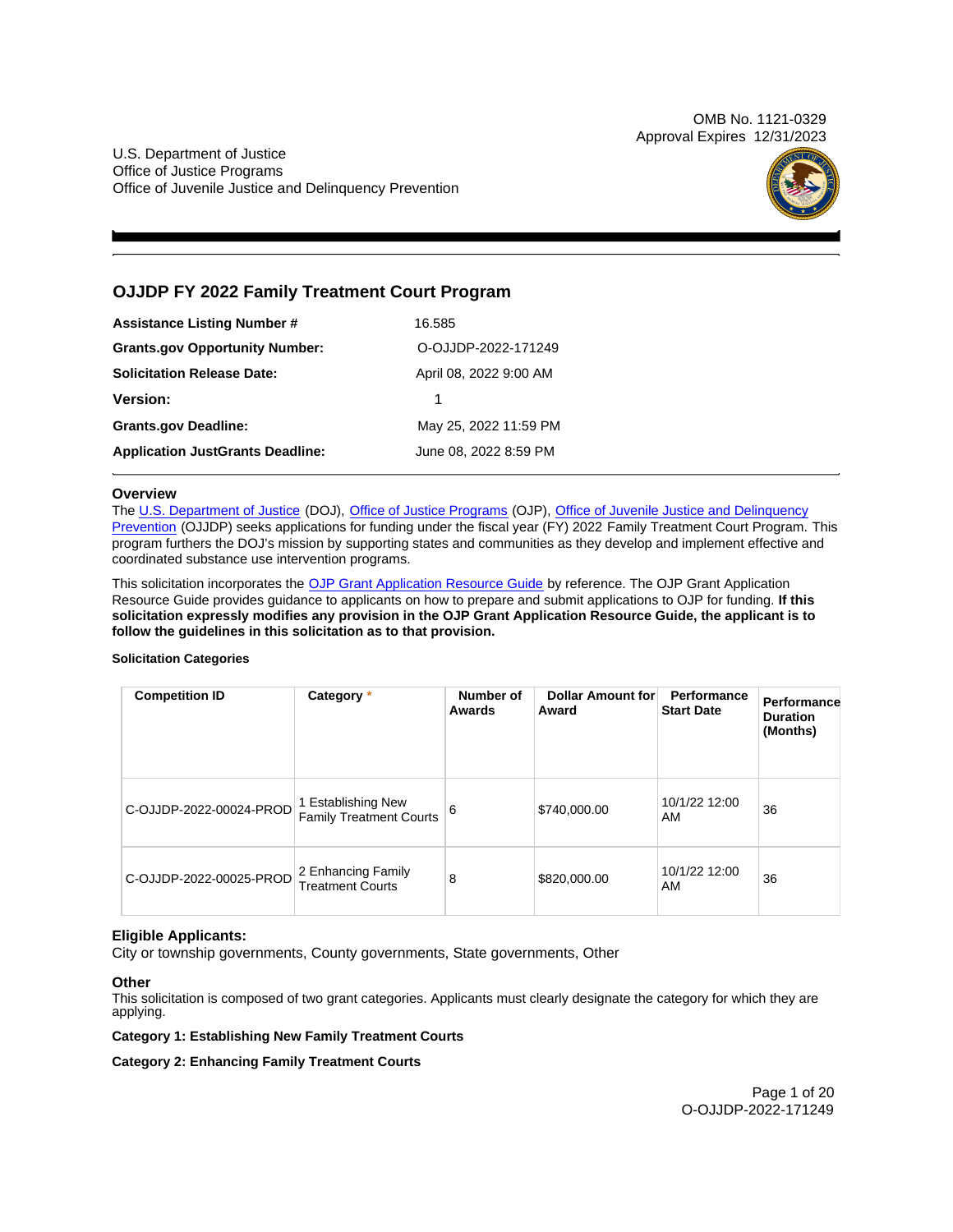<span id="page-1-0"></span>The following entities are eligible to apply:

- State and local courts
- Native American Tribal governments (federally recognized) acting on behalf of a single jurisdiction drug court

Category 1: Establishing New Family Treatment Courts grants are available to jurisdictions that are ready to implement a new family treatment court. These grants are for jurisdictions where either no family treatment court currently exists or a family treatment court has been operational for less than 1 year. Jurisdictions may already have other types of drug or treatment courts (such as adult drug or mental health courts).

Category 2: Enhancing Family Treatment Courts grants are available to jurisdictions with a fully operational family treatment court. Courts applying for funding under Category 2 must be fully operational for at least 1 year, as funding is intended to enhance services of existing family treatment courts.

For purposes of this solicitation, "state" means any state of the United States, the District of Columbia, the Commonwealth of Puerto Rico, the U.S. Virgin Islands, Guam, American Samoa, and the Commonwealth of the Northern Mariana Islands.

All recipients and subrecipients (including any for-profit organization) must forgo any profit or management fee.

OJJDP will consider applications under which two or more entities would carry out the federal award; however, only one entity may be the applicant. Any others must be proposed as subrecipients (subgrantees). For additional information on subawards, see the [OJP Grant Application Resource Guide.](https://www.ojp.gov/funding/Apply/Resources/Grant-App-Resource-Guide.htm)

### **Contact Information**

For technical assistance with submitting the Application for Federal Assistance standard form (SF)-424 and a Disclosure of Lobbying Activities form (SF-LLL) in [Grants.gov](https://Grants.gov), contact the [Grants.gov](https://Grants.gov) Customer Support Hotline at 800-518-4726, 606-545-5035, [Grants.gov Customer Support,](https://www.grants.gov/web/grants/support.html) or [support@grants.gov.](mailto:support@grants.gov) The [Grants.gov](https://Grants.gov) Support Hotline operates 24 hours a day, 7 days a week, except on federal holidays.

For technical assistance with submitting the full application in DOJ's Justice Grants System (JustGrants), contact the JustGrants Service Desk at 833-872-5175 or [JustGrants.Support@usdoj.gov.](mailto:JustGrants.Support@usdoj.gov) The JustGrants Service Desk operates 5 a.m. to 9 p.m. eastern time Monday-Friday and 9 a.m. to 5 p.m. Saturday, Sunday, and Federal holidays.

For assistance with any other requirements of this solicitation, contact the OJP Response Center by telephone at 800-851-3420 or TTY: 301-240-6310 (hearing impaired only), or by email at [grants@ncjrs.gov.](mailto:grants@ncjrs.gov) The OJP Response Center hours of operation are 10:00 a.m. to 6:00 p.m., eastern time Monday–Friday, and 10:00 a.m. to 8:00 p.m. on the solicitation closing date. General information on applying for OJJDP awards can be found at [https://www.ojjdp.gov/funding/funding.html.](https://www.ojjdp.gov/funding/funding.html)

For information related to unforeseen technical issues beyond the control of the applicant impacting submission, see "**How to Apply**" section, **Experiencing Unforeseen Technical Issues**.

participants. Register by clicking on this link [Click here for registration.](https://ojp.webex.com/ojp/onstage/g.php?MTID=e747b2b7abf939d8f9bae5798ec49de1b) and following the instructions. Due to the A solicitation webinar will be held on May 9, 2022 at 11 A.M. ET. This call will provide a detailed overview of the solicitation and allow an opportunity for interested applicants to ask questions. Preregistration is required for all limited time, OJJDP encourages participants to review the solicitation and submit any questions they may have in advance and no later than May 2, 2022. Submit your questions to [grants@ncjrs.gov](mailto:grants@ncjrs.gov) with the subject as "Questions for Family Treatment Court Solicitation Webinar."

### **Submission Information**

Applications will be submitted to DOJ in two steps:

**Step 1:** The applicant must submit by the [Grants.gov](https://Grants.gov) deadline the required Application for Federal Assistance standard form (SF)-424 and a Disclosure of Lobbying Activities (SF-LLL) form when they register in [Grants.gov](https://Grants.gov) at [https://www.grants.gov/web/grants/register.html.](https://www.grants.gov/web/grants/register.html) To register in [Grants.gov,](https://Grants.gov) the applicant will need to ensure that its System for Award Management (SAM) registration is current.

**Step 2:** The applicant must then submit the **full application,** including attachments, in JustGrants at [JustGrants.usdoj.gov.](https://justicegrants.usdoj.gov/) To be considered timely, the full application must be submitted in JustGrants by the JustGrants

> Page 2 of 20 O-OJJDP-2022-171249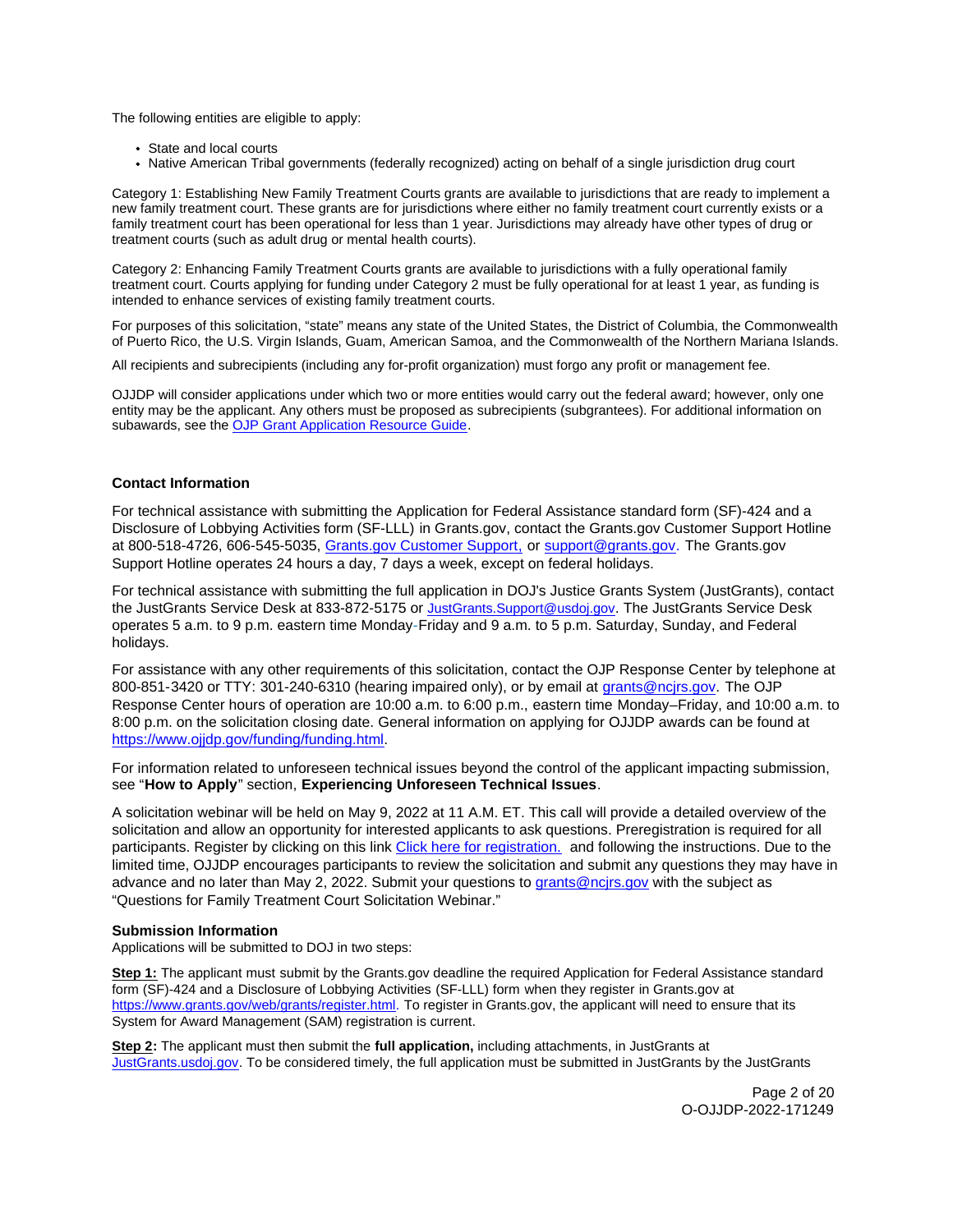application deadline. OJP encourages applicants to review the "How to Apply" section in the OJP Grant Application [Resource Guide](https://www.ojp.gov/funding/apply/ojp-grant-application-resource-guide#apply) and the [JustGrants website](https://justicegrants.usdoj.gov/news) for more information, resources, and training.

> Page 3 of 20 O-OJJDP-2022-171249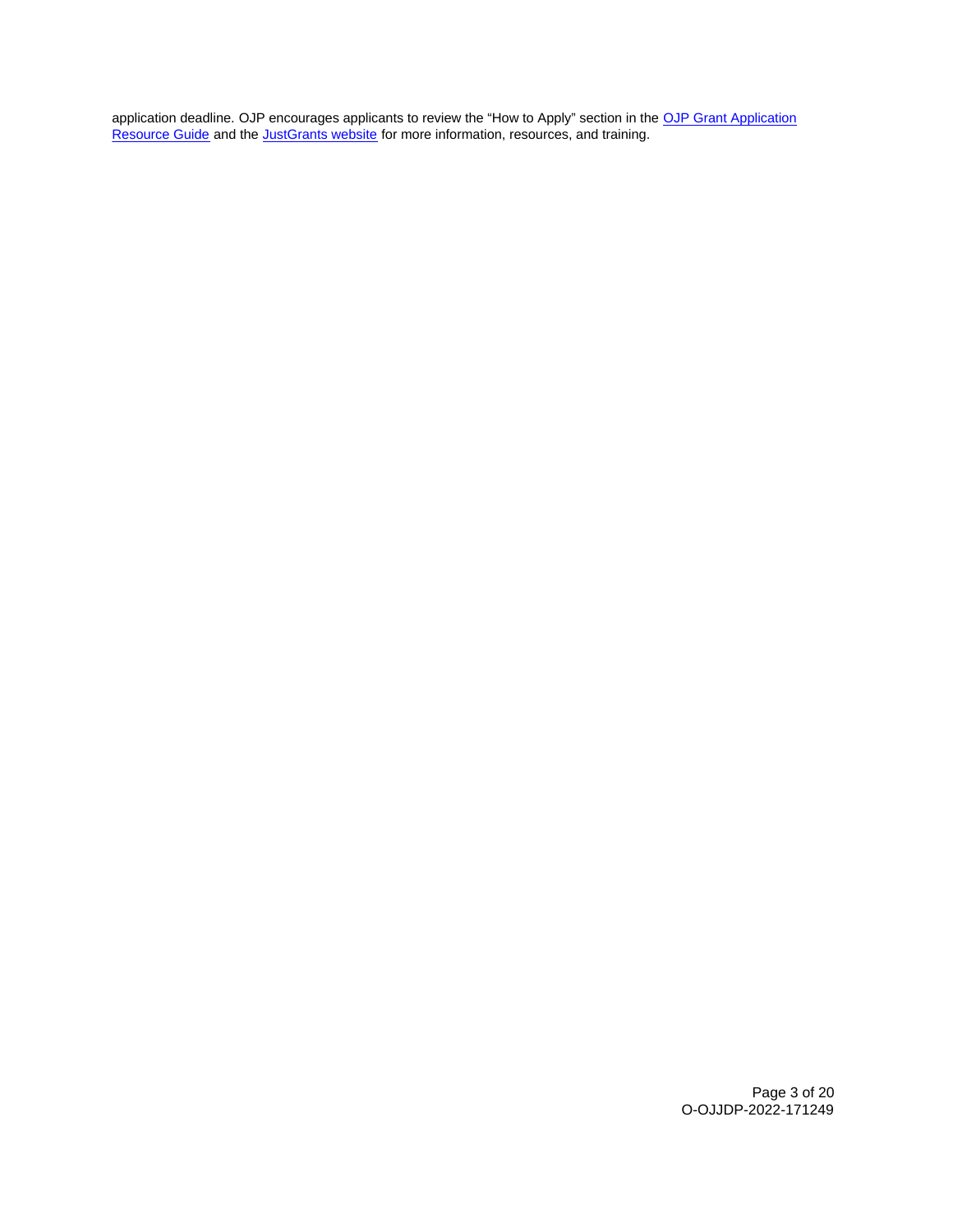# **Contents**

| Contact Information                                                                     | $\overline{2}$   |
|-----------------------------------------------------------------------------------------|------------------|
| <b>Program Description</b>                                                              | 6                |
| Overview                                                                                | 6                |
| <b>Statutory Authority</b>                                                              | 6                |
| Specific Information                                                                    | 6                |
| Goals, Objectives, Deliverables, and Timeline                                           | $\overline{7}$   |
| Evidence-Based Programs or Practices                                                    | 9                |
| Information Regarding Potential Evaluation of Programs and Activities                   | 9                |
| <b>OJP Priority Areas</b>                                                               | $\boldsymbol{9}$ |
| <b>Federal Award Information</b>                                                        | 10               |
| Awards, Amounts and Durations                                                           | 10               |
| Availability of Funds                                                                   | 10               |
| <b>Types of Awards</b>                                                                  | 10               |
| Financial Management and System of Internal Controls                                    | 10               |
| Cost Sharing or Matching Requirement                                                    | 11               |
| Pre-agreement Costs (also known as Pre-award Costs)                                     | 11               |
| Limitation on Use of Award Funds for Employee Compensation: Waiver                      | 11               |
| Prior Approval, Planning, and Reporting of Conference/Meeting/Training Costs            | 11               |
| Costs Associated with Language Assistance (if applicable)                               | 11               |
| <b>Eligibility Information</b>                                                          | 11               |
| Application and Submission Information                                                  | 12               |
| Information to Complete the Application for Federal Assistance (SF-424)                 | 12               |
| Standard Applicant Information (JustGrants 424 and General Agency Information)          | 12               |
| Proposal Abstract                                                                       | 12               |
| <b>Proposal Narrative</b>                                                               | 12               |
| Goals, Objectives, Deliverables, and Timeline                                           | 14               |
| <b>Budget and Associated Documentation</b>                                              | 14               |
| Budget Worksheet and Budget Narrative (Web-based Form)                                  | 14               |
| Indirect Cost Rate Agreement (if applicable)                                            | 14               |
| Financial Management Questionnaire (including applicant disclosure of high-risk status) | 14               |
| Disclosure of Process Related to Executive Compensation                                 | 14               |
| <b>Additional Application Components</b>                                                | 14               |
| <b>Tribal Authorizing Resolution</b>                                                    | 14               |
| Research and Evaluation Independence and Integrity Statement                            | 15               |
| <b>Disclosures and Assurances</b>                                                       | 15               |
| Disclosure of Lobbying Activities                                                       | 15               |
| <b>DOJ Certified Standard Assurances</b>                                                | 15 <sub>1</sub>  |
| Applicant Disclosure of Duplication in Cost Items                                       | 15               |
| DOJ Certifications Regarding Lobbying; Debarment, Suspension and Other Responsibility   |                  |
| Matters; and Drug-Free Workplace Requirements                                           | 15               |
| Applicant Disclosure and Justification - DOJ High-Risk Grantees (if applicable)         | 15               |
| How to Apply<br>Submission Dates and Time                                               | 15               |
|                                                                                         | 15               |
| <b>Experiencing Unforeseen Technical Issues</b>                                         | 15               |
| Application Review Information<br><b>Review Criteria</b>                                | 16<br>16         |
| <b>Review Process</b>                                                                   | 17 <sub>2</sub>  |
|                                                                                         |                  |

Page 4 of 20 O-OJJDP-2022-171249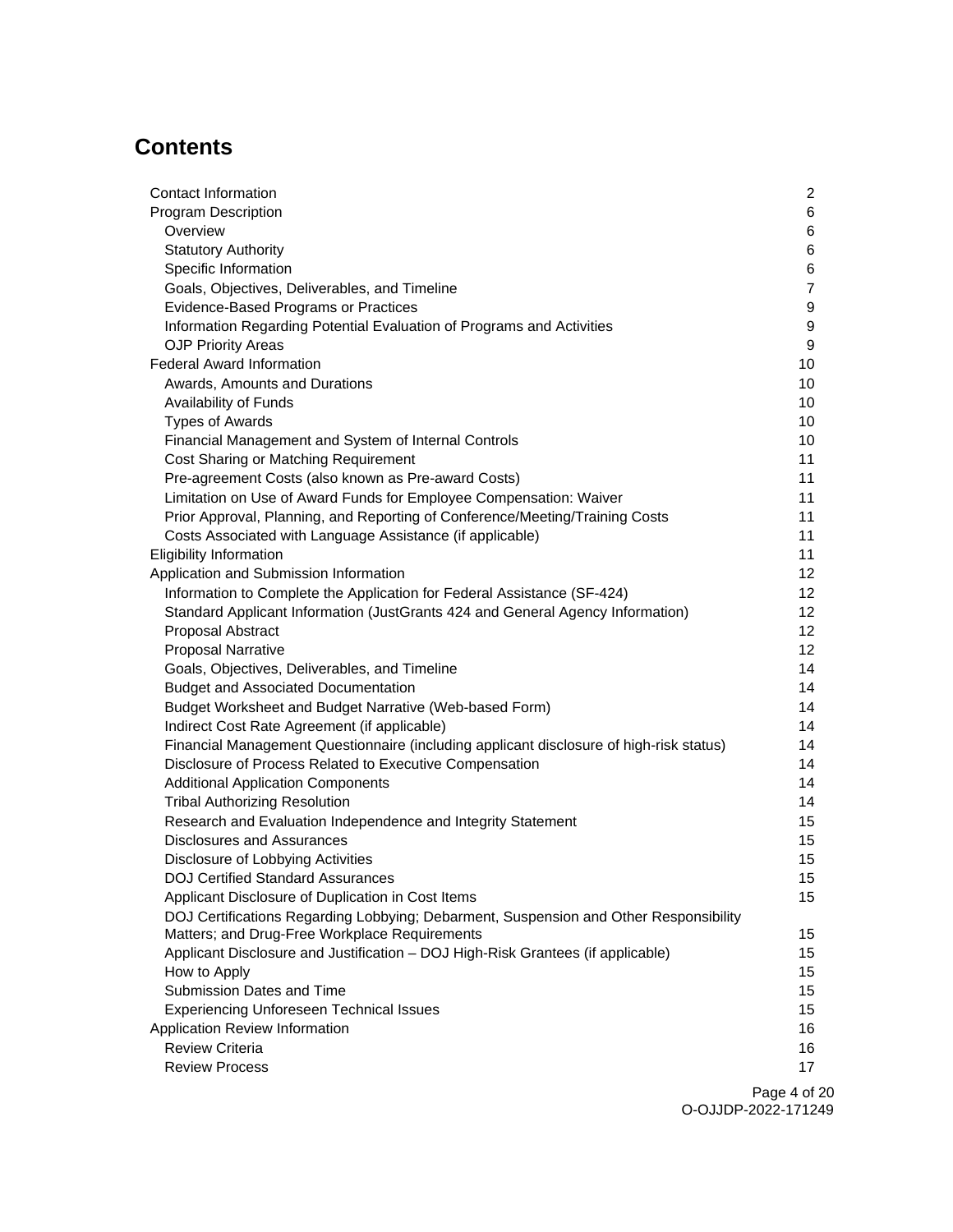| <b>Federal Award Administration Information</b>                         |    |
|-------------------------------------------------------------------------|----|
| <b>Federal Award Notices</b>                                            | 17 |
| Administrative, National Policy, and Other Legal Requirements           | 17 |
| Information Technology (IT) Security Clauses                            | 17 |
| General Information about Post-Federal Award Reporting Requirements     | 17 |
| Federal Awarding Agency Contact(s)                                      | 17 |
| Other Information                                                       | 18 |
| Freedom of Information and Privacy Act (5 U.S.C. 552 and 5 U.S.C. 552a) | 18 |
| Provide Feedback to OJP                                                 | 18 |
| <b>Performance Measures</b>                                             | 18 |
| <b>Application Checklist</b>                                            | 18 |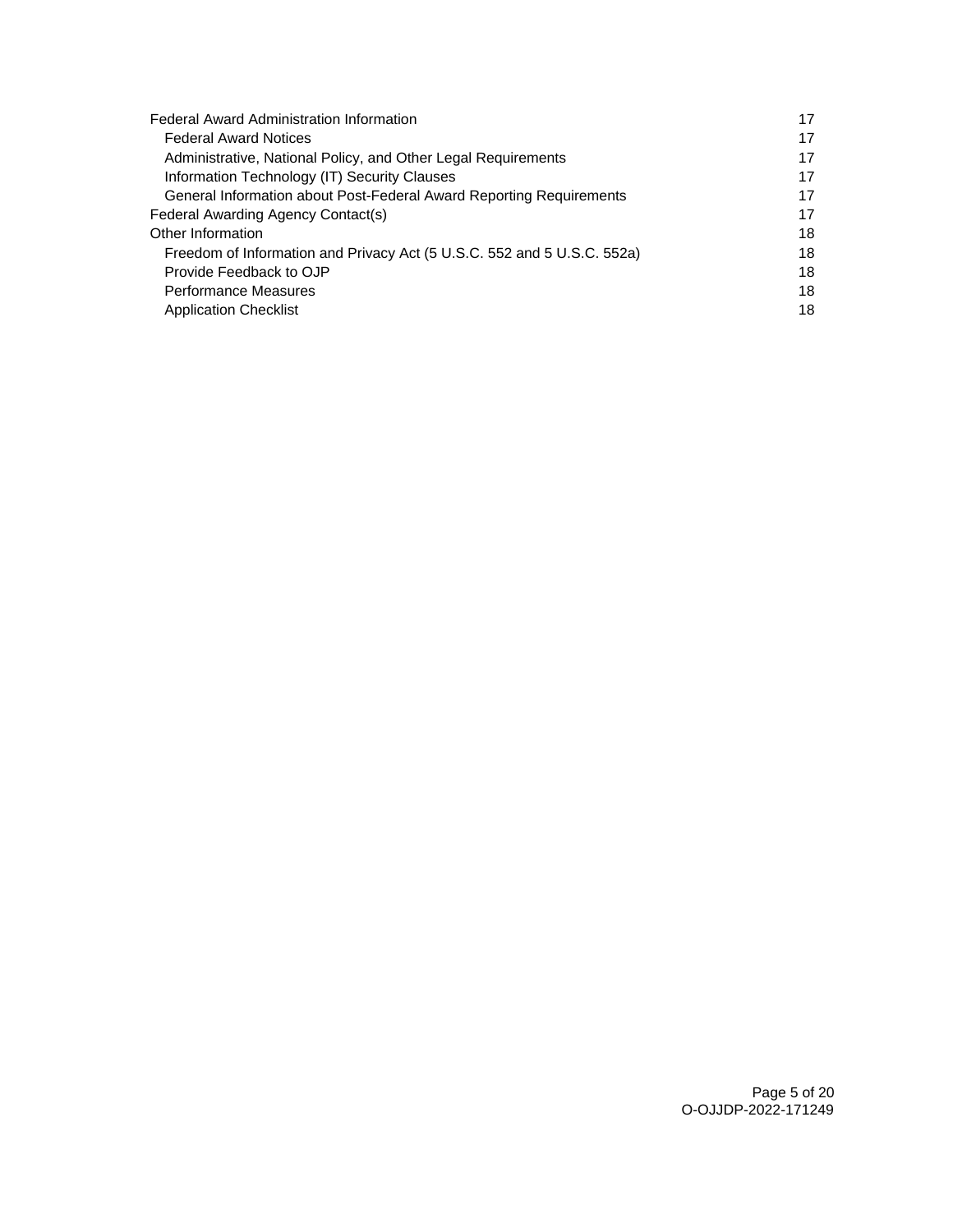### <span id="page-5-0"></span>**Program Description**

### **Overview**

OJP is committed to advancing work that promotes civil rights and racial equity, increases access to justice, supports crime victims and individuals impacted by the justice system, strengthens community safety and protects the public from crime and evolving threats and builds trust between law enforcement and the community.

The OJJDP Family Treatment Court Program seeks to build the capacity of local courts, units of local government, and federally recognized Tribal governments to establish new family treatment courts or enhance existing family treatment courts. These courts increase collaboration with substance use treatment and child welfare systems to ensure the provision of treatment and other services for families, and improve child, parent, and family outcomes.

### **Statutory Authority**

Pub. L. No. 90-351, Title I, Part EE (codified at 34 U.S.C. 10611 - 10619); Additional authority for awards under this solicitation may be provided by a full-year appropriations act for FY 2022. As of the writing of this solicitation, the Department of Justice is operating under a short-term "Continuing Resolution;" no full-year appropriation for the Department has been enacted for FY 2022.

### **Specific Information**

Parents who misuse substances or have substance use disorders are often unable to provide stable, nurturing home environments; have low likelihoods of successful reunification with their children after child welfare involvement; and have children who tend to stay longer in foster care systems than children of parents who do not use substances. Children and youth who experience foster care are more likely to present with disruptive behavior disorders and are five times more likely to receive a drug dependence diagnosis. Adverse childhood experiences related to their abuse, neglect, or dependency are also linked to an increase in delinquency and crime.

Family treatment courts offer a specialized way to serve parents who require treatment for a substance use disorder and who are involved with the child welfare system as a result of child abuse, neglect, or other parenting issues. It is the mission of family treatment courts to ensure the safety and well-being of children involved with the child welfare system while offering parents an option to reunify with their children upon completion of treatment and other court requirements. Family treatment courts provide intensive judicial monitoring and interventions using a multidisciplinary approach to treat parents' substance use and/or co-occurring mental health disorders, and address the needs of their children.

OJJDP expects family treatment court applicants to provide services that address the needs of the entire family, including direct services to children of parents served in this program. Proposals must specifically include the provision of treatment and other recovery support services that address opioid, stimulant, and other substance or polysubstance use disorders. Successful applicants must propose an evaluation plan to monitor program performance and build overall capacity. Applicants must specify plans for obtaining necessary support and continuing the proposed program following the conclusion of federal support.

OJJDP encourages applicants to follow the [Family Treatment Court Best Practice Standards.](https://www.cffutures.org/files/OJJDP/FDCTTA/FTC_Standards.pdf) The eight standards provide communities, states, tribes, and funders with clear practice guidance to improve outcomes for children, parents, and families affected by substance misuse and co-occurring disorders who are involved in the child welfare system.

Per 34 U.S.C. 10612, any court that receives funds under this program may not permit participation by violent offenders. For the purposes of this solicitation, violent offender means a person who (1) is charged with or convicted of an offense that is punishable by a term of imprisonment exceeding 1 year, during the course of which offense or conduct (a) the person carried, possessed, or used a firearm or dangerous weapon, (b) there occurred the death of or serious bodily injury to any person, or (c) there occurred the use of force against another person, without regard to whether any of the circumstances described above (at (a) or (b)) is an element of the offense or conduct of which or for which the person is charged or convicted; or a person who (2) has one or more prior convictions for a felony crime of violence involving the use or attempted use of force against a person with the intent to cause death or serious bodily harm. (See 34 U.S.C. 10613(a).) Violent offender also includes a juvenile who has been convicted of or adjudicated delinquent for a felony-level offense that (1) has as an element the use [of physical force], attempted use [of physical force], or threatened use of physical force against the person or property of another, or the possession or use of a firearm or (2) by its nature involves a substantial risk that physical force against the person or property of another may be used in the course of committing the offense. (See 34 U.S.C. 10613(b).) Funding will be immediately suspended if DOJ determines that violent offenders are participating in any program funded under this solicitation.

Family treatment courts must meet the requirements of 34 U.S.C. 10611(a). The requirements include: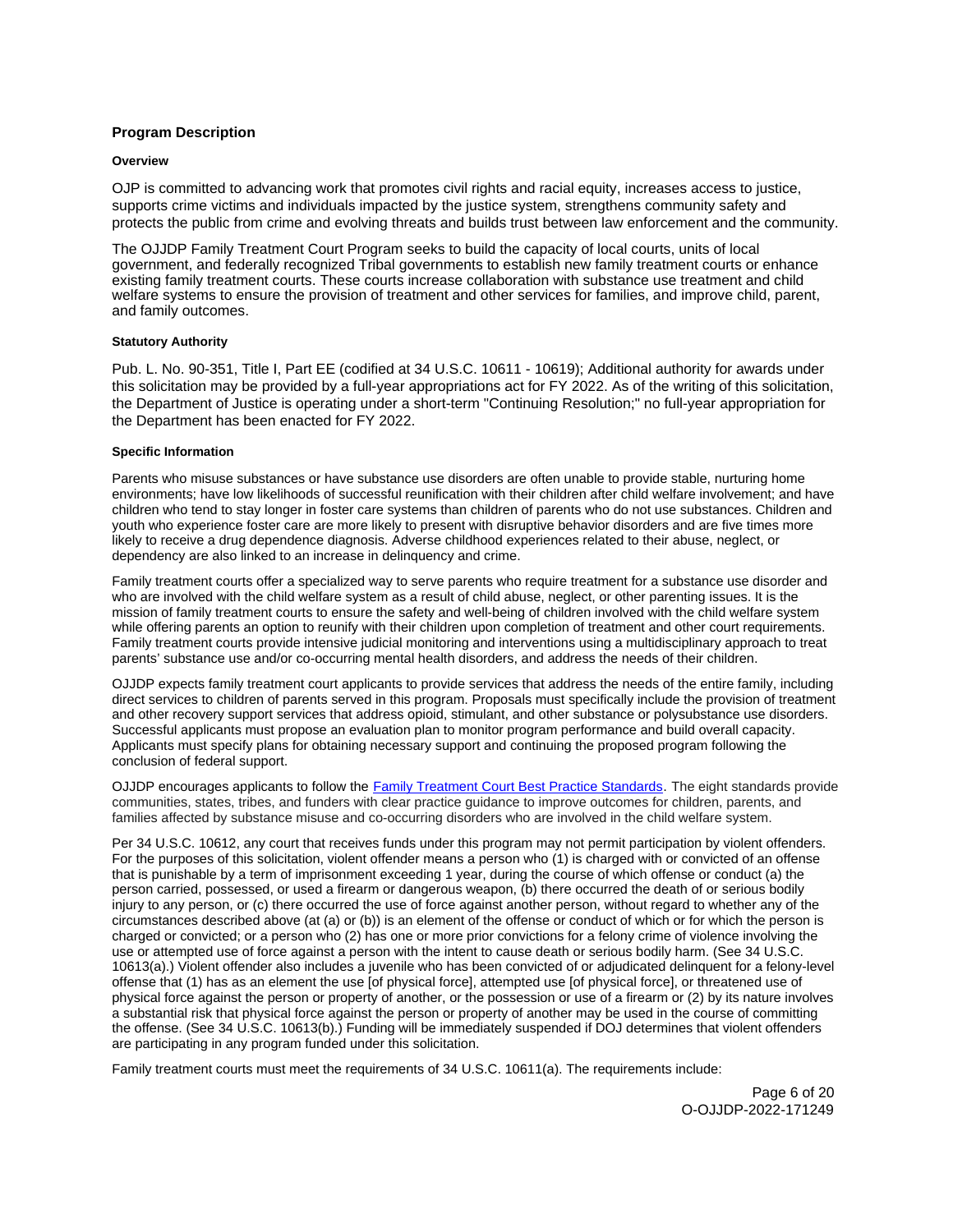<span id="page-6-0"></span>"(1) continuing judicial supervision over offenders, and other individuals under the jurisdiction of the court, with substance abuse problems, including co-occurring substance abuse and mental health problems, who are not violent offenders;

(2) coordination with the appropriate State or local prosecutor; and

(3) the integrated administration of other sanctions and services, which shall include--

(A) mandatory periodic testing for the use of controlled substances or other addictive substances during any period of supervised release or probation for each participant;

(B) substance abuse treatment for each participant;

(C) diversion, probation, or other supervised release involving the possibility of prosecution, confinement, or incarceration based on noncompliance with program requirements or failure to show satisfactory progress;

(D) offender management, and aftercare services such as relapse prevention, health care, education, vocational training, job placement, housing placement, and child care or other family support services for each participant who requires such services;

(E) payment, in whole or part, by the offender of treatment costs, to the extent practicable, such as costs for urinalysis or counseling; and

(F) payment, in whole or part, by the offender of restitution, to the extent practicable, to either a victim of the offender's offense or to a restitution or similar victim support fund."

Although the Drug Court Discretionary Grant Program authorizing statute requires participant payments for treatment and restitution (see above), it does not allow imposing a fee on a client at a level that would interfere with the client's rehabilitation. Applicants should include in their application provisions for determining if these costs would interfere with a client's rehabilitation or graduation.

Consistent with the authorizing statute, 34 U.S.C. 10611(c), family drug court programs must require mandatory periodic drug testing that is accurate and practicable. Each participant must be tested for every controlled substance that the participant has been known to abuse and for any that the court may require. The courts must impose graduated sanctions that increase punitive measures, therapeutic measures, or both whenever a participant fails a drug test. Such sanctions and measures may include but are not limited to one or more of the following:

- Incarceration.
- Detoxification treatment.
- Residential treatment.
- Increased time in the program.
- Termination from the program.
- Increased drug screening requirements.
- Increased court appearances.
- Increased counseling.
- Increased supervision.
- Electronic monitoring.
- In-home restriction.
- Community service.
- Family counseling.
- Anger management classes.

Furthermore, family treatment courts must also meet the requirements of 34 U.S.C. 10611(d). The requirements include:

- 1. Provide a long-term strategy and detailed implementation plan that shall provide for the consultation and coordination with appropriate state and local prosecutors, particularly when program participants fail to comply with program requirements.
- 2. Explain the inability to fund the program adequately without federal assistance.
- 3. Certify that the federal support provided will be used to supplement, and not supplant, state, Indian Tribal, and local sources of funding that would otherwise be available.
- 4. Identify related governmental or community initiatives that complement or will be coordinated with the proposal.

### **Goals, Objectives, Deliverables, and Timeline**

**Goals**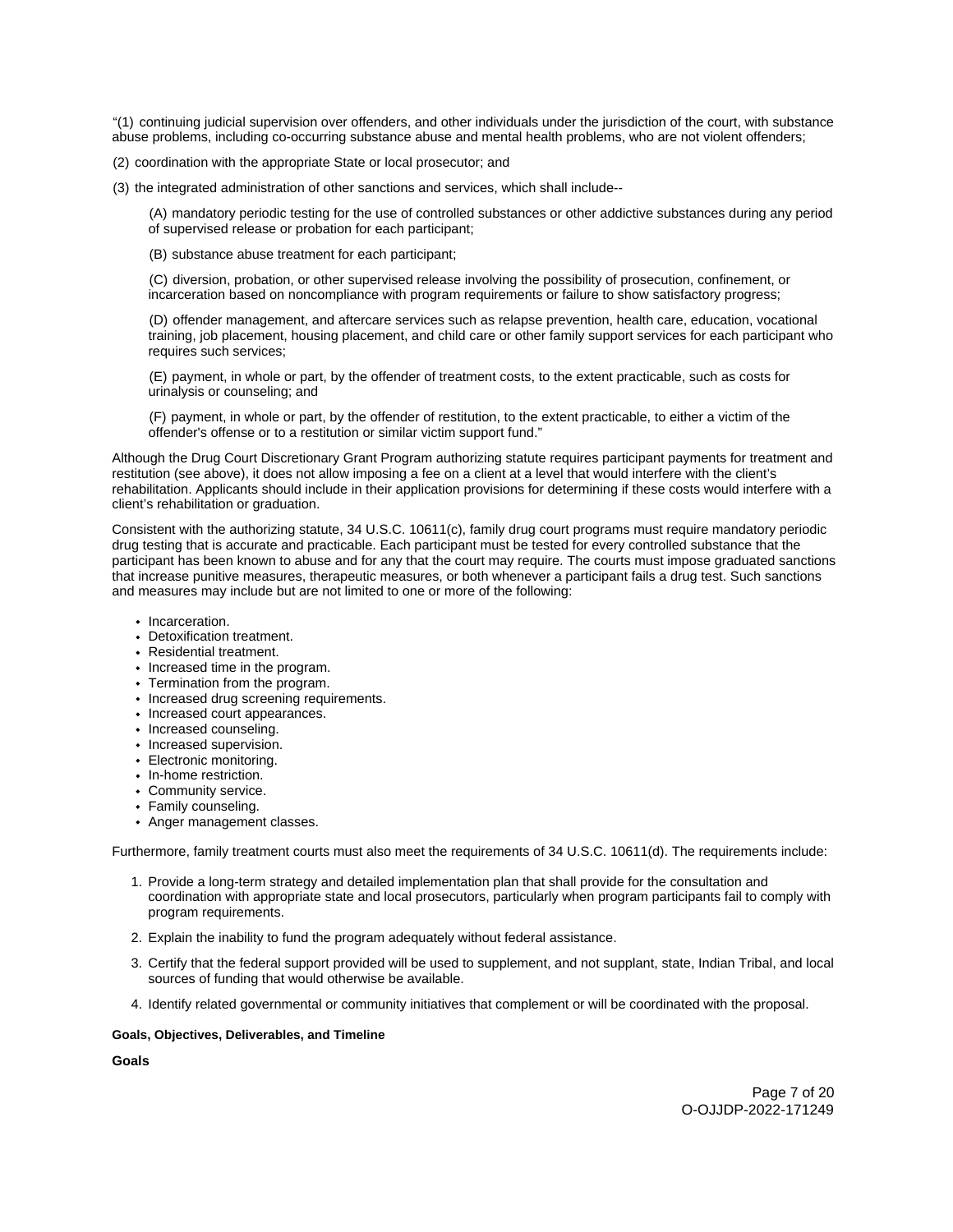The goal of programs funded under the OJJDP FY 2022 Family Treatment Court Program is to establish new family drug courts and enhance existing family drug courts to more effectively intervene with parents, children, and families affected by a substance use and/or co-occurring mental health disorder who are involved in the child welfare system as a result of child abuse and neglect or other parenting issues.

### **Objectives**

The objective is to provide treatment and accountability to parents with substance use disorders by offering access to treatment and recovery services that will ultimately protect children; reunite families, when safe to do so; and expedite permanency. Programs must include the provision of treatment and recovery services to specifically address opioid, stimulant, and other substance use disorders.

#### **Deliverables**

**Category 1: Establishing New Family Treatment Courts**. Programs funded under Category 1 are expected to implement new family drug courts to provide parental substance use disorder (SUD) treatment services, including screening, assessment, case management, recovery support services, and program coordination to family treatment court participants.

Activities applicants should consider in establishing a new family drug court include, but are not limited to:

- Provide direct services to parents that misuse substances or have a substance use disorder.
- Provide supportive services (as appropriate) to children and additional family members affected by substance use.
- Establish a multidisciplinary core team that includes partners from courts, child welfare, and treatment agencies.
- Focus on the child and parent-child relationship by addressing the complex needs of both children and parents to create a family-centered approach to case management.
- Create community linkages to hospitals, physicians, maternal and child health agencies, and early intervention services, as needed.
- Use evidence-based interventions focused on parenting, child and parent trauma, parent-child relationships, and parental substance use.
- Implement relationship-based parenting programs and developmental and behavioral interventions to improve family functioning and outcomes.
- Coordinate outreach services that target family engagement and retention efforts.
- Incorporate wraparound recovery support services, particularly peer recovery support, to assist parents and families with recovery and wellness.
- Develop performance measures across family drug court partners for joint accountability.

**Category 2: Enhancing Family Treatment Courts**. Programs funded under Category 2 are expected to enhance and/or expand parental SUD treatment services to their participants in existing family drug courts.

Activities applicants should consider to enhance and/or expand a family drug court include, but are not limited to:

- Address the specific needs of children who have been prenatally exposed to drugs and/or alcohol, or have experienced post-natal exposure to substance use.
- Engage new partnerships to address the needs of infants affected by substance use or withdrawal symptoms resulting from prenatal drug exposure or a fetal alcohol spectrum disorder.
- Expand partnerships with medication-assisted treatment providers and other medical professionals to provide highquality, evidence-based opioid use disorder treatment.
- Coordinate outreach services that target family engagement and retention efforts by employing specialized engagement or outreach positions.
- Incorporate peer recovery support services to assist parents and families with recovery and wellness, including linkages to social supports and coordination among service providers.
- Develop new policy and practice procedures or revise existing policies to build the capacity of courts to provide services to children.
- Offer ongoing cross-training opportunities to assist new and existing family drug court staff and partners in providing evidence-based services, including supportive services to children, caregivers, and family members affected by parental substance use.
- Establish and/or strengthen mutually agreed upon performance measures across family drug court partners for joint accountability.
- Establish and/or strengthen data collection and reporting methods around performance measures, including datasharing agreements with relevant stakeholders and partner agencies.
- Implement recent legislation and/or legislative changes (e.g., Family First Prevention Services Act of 2018) targeting children, parents, and families affected by substance use disorders and the systems that serve them.

**All Categories:** Successful applicants under Categories 1 and 2 will be expected to provide a coordinated, multisystem approach that combines the oversight authority of family treatment courts with evidence-based interventions that focus on

> Page 8 of 20 O-OJJDP-2022-171249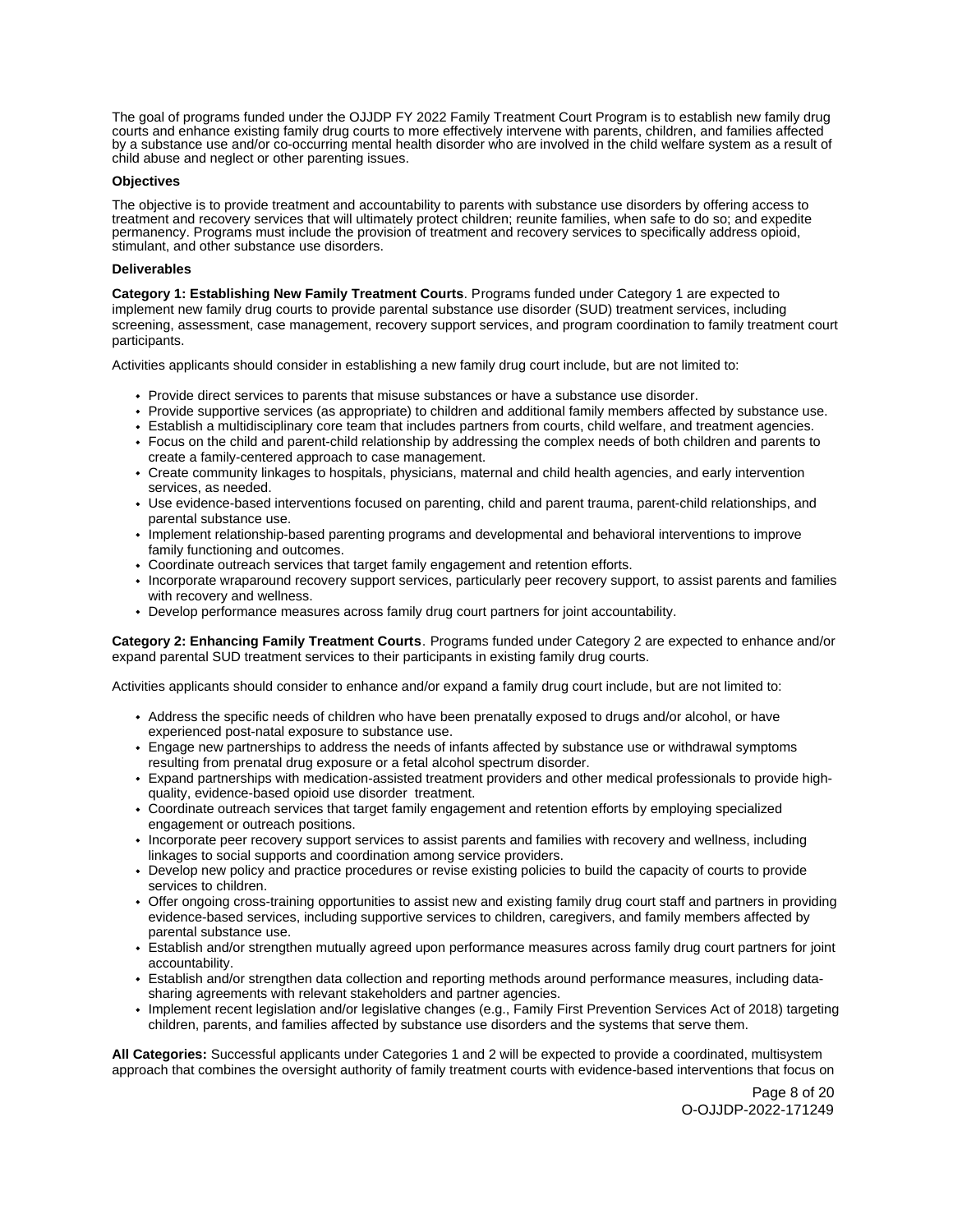<span id="page-8-0"></span>parental SUD treatment and recovery, parenting, child and parent trauma, and parent-child relationships. Applicants must describe the population(s) for which the intervention(s) has been shown to be effective and demonstrate that the intervention(s) is appropriate for the population(s) targeted (see [CrimeSolutions.gov\)](https://www.crimesolutions.gov/).

Selected applicants are expected to (1) complete a needs assessment to assess state or county capacity to implement family drug court best practices and principles in wider state or county systems, as well as identify strengths and gaps in current knowledge and practices; (2) implement proposed enhancements over 3 years with a clear plan of action that also addresses any needs identified in the self-assessment; and (3) develop and/or strengthen state- and local-level information-sharing, evaluation, and performance monitoring capacity to track client progress and cost savings across systems/agencies.

The Goals, Objectives, and Deliverables are directly related to the performance measures that show the results of the completed work, as discussed in the "Application and Submission Information" section.

### **Evidence-Based Programs or Practices**

OJP strongly encourages the use of data and evidence in policymaking and program development for criminal justice, juvenile justice, and crime victim services. For additional information and resources on evidence-based programs or practices, see the [OJP Grant Application Resource Guide.](https://www.ojp.gov/funding/apply/ojp-grant-application-resource-guide#evidence-based)

#### **Information Regarding Potential Evaluation of Programs and Activities**

OJP may conduct or support an evaluation of the programs and activities funded under this solicitation. For additional information, see the [OJP Grant Application Resource Guide](https://www.ojp.gov/funding/apply/ojp-grant-application-resource-guide#potential-evaluation) section entitled "Information Regarding Potential Evaluation of Programs and Activities."

### **OJP Priority Areas**

The Department of Justice is committed to advancing work that promotes civil rights and racial equity, increases access to justice, supports crime victims and individuals impacted by the justice system, strengthens community safety and protects the public from crime and evolving threats, and builds trust between law enforcement and the community.

1. Priority Considerations Supporting Executive Order 13985, Advancing Racial Equity and Support for Underserved Communities Through the Federal Government

Consistent with this Executive Order, the term "underserved community" refers to a population sharing a particular characteristic, as well as a geographic community, that has been systematically denied a full opportunity to participate in aspects of economic, social, and civic life or whose members have been historically underserved, marginalized, and adversely affected by inequality. Such communities include, among others, Black people, Hispanics and Latino/a/e people, Native American and other Indigenous peoples of North America (including Alaska Natives, Eskimos, and Aleuts), Asian Americans, Native Hawaiians, and Pacific Islanders.

In support of Executive Order 13985, OJP will:

A. Give priority consideration to applications that include project(s) that will promote racial equity and the removal of barriers to access and opportunity for communities that have been historically underserved, marginalized, and adversely affected by inequality, when making award decisions.

To receive this consideration, the applicant must describe how the proposed project(s) will address potential inequities and barriers to equal opportunity, and/or contribute to greater access to services for underserved and historically marginalized populations.

B. OJJDP will give priority consideration to applicants that demonstrate a commitment to ensuring fairness, equity, and access to justice for all children and families regardless of their race or ethnicity; religion; socioeconomic status; gender; age; mental health; cognitive, sensory, or physical disability; sexual orientation or gender identity or expression; geographic location; or other characteristics historically linked to discrimination or exclusion.

To receive this priority consideration, applicants must include in their application a plan that describes how the applicant will incorporate these values and priorities into their program design.

C. Give priority consideration to applicants that can demonstrate that their capabilities and competencies for implementing their proposed project(s) are enhanced because the applicant (or at least one proposed subrecipient that will receive at

> Page 9 of 20 O-OJJDP-2022-171249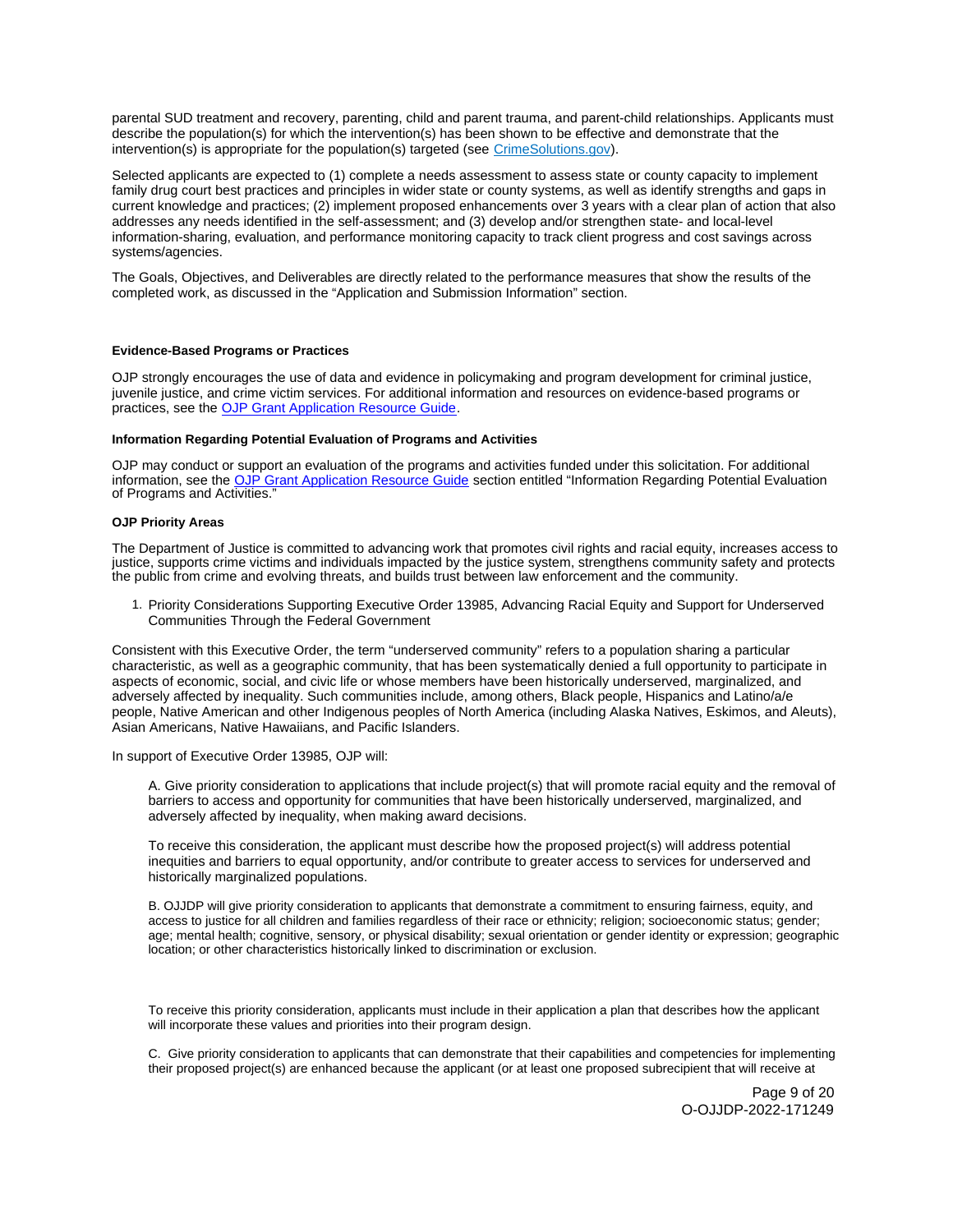<span id="page-9-0"></span>least 30% of the requested award funding, as demonstrated in the Budget Worksheet and Budget Narrative) identifies as a culturally specific organization. To receive this additional priority consideration, applicants must describe how being a culturally specific organization (or funding the culturally specific subrecipient organization(s)) will enhance their ability to implement the proposed project(s) and should also specify which culturally specific populations are intended or expected to be served or to have their needs addressed under the proposed project(s).

Culturally specific organizations are defined for purposes of this solicitation as private nonprofit or Tribal organizations whose primary purpose as a whole is to provide culturally specific services to, among others, Black people, Hispanics and Latino/a/e people, Native American and other Indigenous peoples of North America (including Alaska Natives, Eskimos, and Aleuts), Asian Americans, Native Hawaiians, and/or Pacific Islanders.

Note: Addressing these priority areas is one of many factors that OJP considers in making funding decisions. Receiving priority consideration for one or more priority areas is not a guarantee of an award.

### **Federal Award Information**

#### **Solicitation Categories**

| <b>Competition ID</b>   | Category *                                           | Number of<br>Awards | Dollar Amount for<br>Award | Performance<br><b>Start Date</b> | Performance<br><b>Duration</b><br>(Months) |
|-------------------------|------------------------------------------------------|---------------------|----------------------------|----------------------------------|--------------------------------------------|
| C-OJJDP-2022-00024-PROD | 1 Establishing New<br><b>Family Treatment Courts</b> | 6                   | \$740,000.00               | 10/1/22 12:00<br>AM              | 36                                         |
| C-OJJDP-2022-00025-PROD | 2 Enhancing Family<br><b>Treatment Courts</b>        | 8                   | \$820,000.00               | 10/1/22 12:00<br>AM              | 36                                         |

### **Awards, Amounts and Durations**

10/1/22 12:00 AM 36

**Period of Performance Start Date Period of Performance Duration (Months)** 

### **Anticipated Total Amount to be Awarded Under Solicitation**  \$11,000,000.00

#### **Availability of Funds**

This solicitation, and awards (if any are made) under this solicitation, are subject to the availability of appropriated funds and to any modifications or additional requirements that may be imposed by the agency or by law. In addition, nothing in this solicitation is intended to, and does not, create any right or benefit, substantive or procedural, enforceable at law or in equity by any party against the United States, its departments, agencies, or entities, its officers, employees, or agents, or any other person.

#### **Types of Awards**

OJJDP expects to make awards under this solicitation as grants. See the "Administrative, National Policy, and Other Legal Requirements" section of the [OJP Grant Application Resource Guide](https://ojp.gov/funding/Apply/Resources/Grant-App-Resource-Guide.htm) for a brief discussion of important statutes, regulations, and award conditions that apply to many (or in some cases, all) OJP grants (and cooperative agreements).

#### **Financial Management and System of Internal Controls**

Award recipients and subrecipients (including recipients or subrecipients that are pass-through entities) must, as

Page 10 of 20 O-OJJDP-2022-171249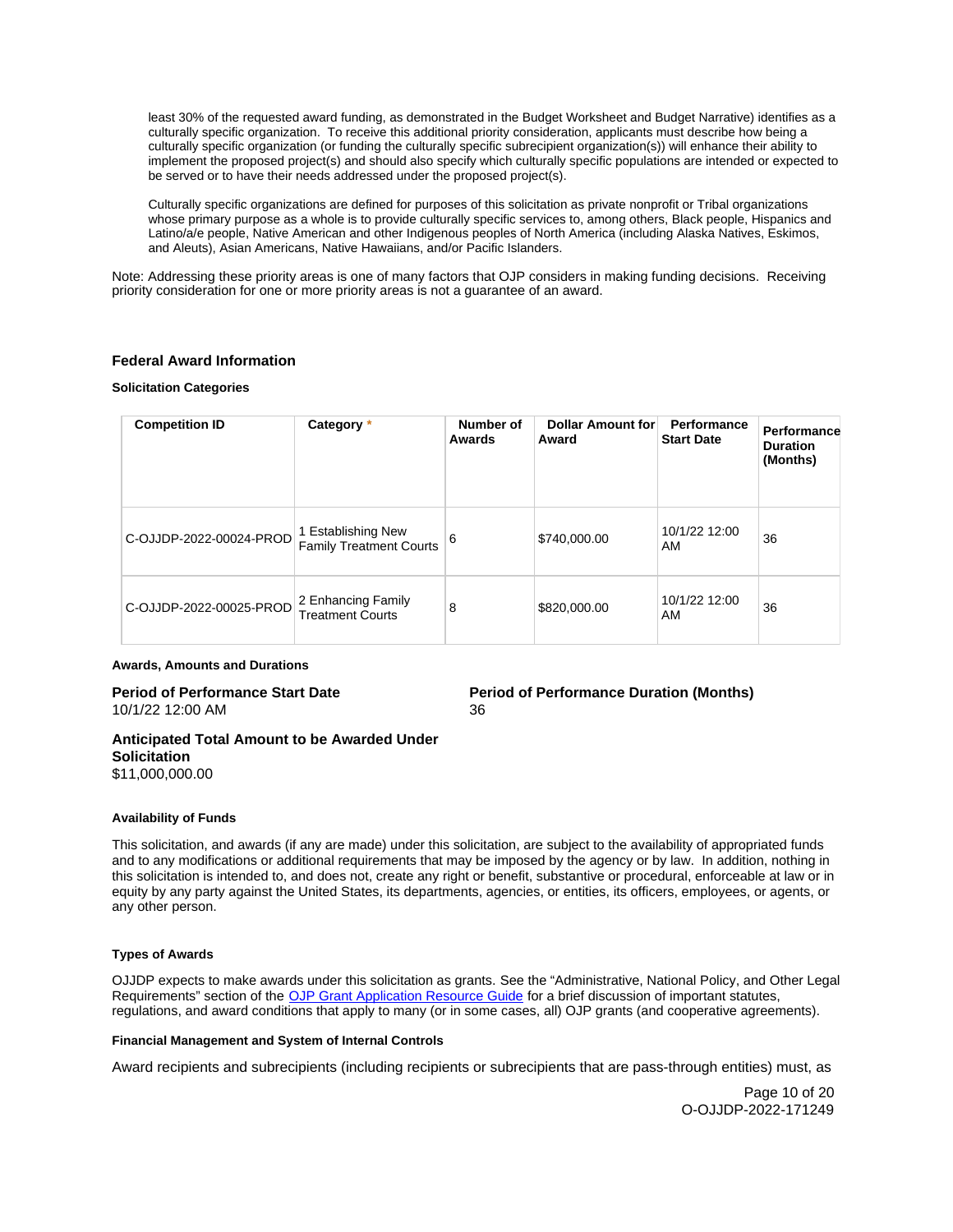<span id="page-10-0"></span>described in the Part 200 Uniform Requirements as set out at 2 C.F.R. 200.303, comply with standards for financial and program management. See the [OJP Grant Application Resource Guide](https://www.ojp.gov/funding/apply/ojp-grant-application-resource-guide#fm-internal-controls) for additional information.

#### **Cost Sharing or Matching Requirement**

This solicitation requires a 25 percent **cash or in-kind match.** Federal funds awarded under this solicitation may not cover more than *75*% of the total costs of the project being funded. An applicant must identify the source of the 25% nonfederal portion of the total project costs and how it will use match funds. If a successful applicant's proposed match exceeds the required match amount, and OJP approves the budget, the total match amount incorporated into the approved budget becomes mandatory and subject to audit. ("Match" funds may be used only for purposes that would be allowable for the federal funds.) Recipients must satisfy this match requirement with cash or in-kind match only. The formula for calculating match is:

 $Federal$  Award Amount  $Fed$  Adjusted (Total) Project Costs

Federal Share Percentage

Required Recipient's Share Percentage x Adjusted Project Cost = Required Match

**Example:** 75%/25% match requirement: for a federal award amount of \$350,000, calculate match as follows:

 $$350,000 = $466,667$  25% x \$466,667 = \$116,667 match

75%

See the [OJP Grant Application Resource Guide](https://www.ojp.gov/funding/apply/ojp-grant-application-resource-guide#cost-sharing) for additional information on this match requirement. For step-by-step instructions for entering match amounts in the budget, see the [Budget Summary Match Guide.](https://justicegrants.usdoj.gov/sites/g/files/xyckuh296/files/media/document/budget-summary-match-guide.pdf)

#### **Pre-agreement Costs (also known as Pre-award Costs)**

See the [OJP Grant Application Resource Guide](https://www.ojp.gov/funding/apply/ojp-grant-application-resource-guide#pre-agreement-costs) information on Pre-agreement Costs (also known as Pre-award Costs).

### **Limitation on Use of Award Funds for Employee Compensation: Waiver**

See the [OJP Grant Application Resource Guide](https://www.ojp.gov/funding/apply/ojp-grant-application-resource-guide#limitation-use-award) information on the Limitation on Use of Award Funds for Employee Compensation; Waiver.

### **Prior Approval, Planning, and Reporting of Conference/Meeting/Training Costs**

See the [OJP Grant Application Resource Guide](https://www.ojp.gov/funding/apply/ojp-grant-application-resource-guide#prior-approval) for information on Prior Approval, Planning, and Reporting of Conference/Meeting/Training Costs.

### **Costs Associated with Language Assistance (if applicable)**

See the [OJP Grant Application Resource Guide](https://www.ojp.gov/funding/apply/ojp-grant-application-resource-guide#costs-associated) for information on Costs Associated with Language Assistance.

### **Eligibility Information**

For eligibility information, see the solicitation cover page.

To advance Executive Order 13929 Safe Policing for Safe Communities, the Attorney General determined that all state, local, and university or college law enforcement agencies must be certified by an approved independent credentialing body or have started the certification process, to be eligible for FY 2022 DOJ discretionary grant funding. To become certified, the law enforcement agency must meet two mandatory conditions: (1) the agency's use-of-force policies adhere

> Page 11 of 20 O-OJJDP-2022-171249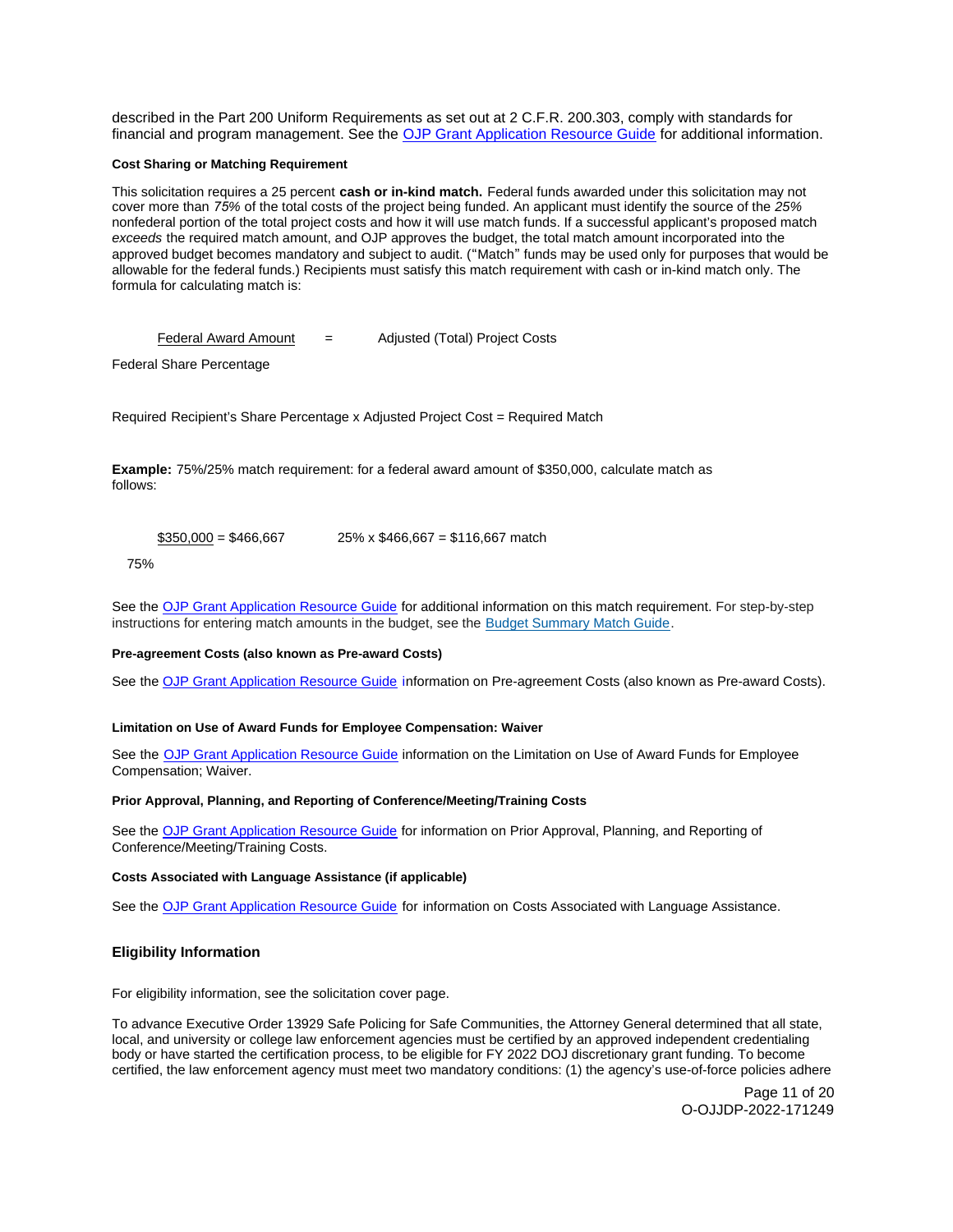<span id="page-11-0"></span>to all applicable federal, state, and local laws and (2) the agency's use-of-force policies prohibit chokeholds except in situations where use of deadly force is allowed by law. The certification requirement also applies to law enforcement agencies receiving DOJ discretionary grant funding through a subaward. For detailed information on this certification requirement, please visit [https://cops.usdoj.gov/SafePolicingEO](https://cops.usdoj.gov/SafePolicingEO%20) to access the Standards for Certification on Safe Policing for Safe Communities, the Implementation Fact Sheet, and the List of Designated Independent Credentialing Bodies.

For information on cost sharing or match requirements, see the "Federal Award Information" section.

### **Application and Submission Information**

The following application elements **must** be included in the application to meet the basic minimum requirements to advance to peer review and receive consideration for funding:

- Proposal Abstract
- Proposal Narrative
- Budget Worksheet and Budget Narrative (Web-based Form) (The web-based form includes the budget details and the budget narrative.)

See the "Application Elements and Formatting Instructions" section of the [OJP Grant Application Resource Guide](https://www.ojp.gov/funding/apply/ojp-grant-application-resource-guide#application-elements) for information on what happens to an application that does not contain all the specified elements or is nonresponsive to the scope of the solicitation.

### **Information to Complete the Application for Federal Assistance (SF-424)**

The SF-424 must be submitted in [Grants.gov.](https://Grants.gov) It is a required standard form used as a cover sheet for submission of preapplications, applications, and related information. See the [OJP Grant Application Resource Guide](https://www.ojp.gov/funding/apply/ojp-grant-application-resource-guide#complete-application) for additional information on completing the SF-424.

In Section F of the SF-424, please include the name and contact information of the individual **who will complete the application in JustGrants**. JustGrants will use this information (email address) to assign the application to this user in JustGrants.

**Intergovernmental Review:** This solicitation ("funding opportunity") **is not** subject to [Executive Order 12372.](https://www.archives.gov/federal-register/codification/executive-order/12372.html) (In completing the SF-424, an applicant is to answer question 19 by selecting the response that the "Program is not covered by E.O. 12372.")

#### **Standard Applicant Information (JustGrants 424 and General Agency Information)**

The Standard Applicant Information section of the JustGrants application is pre-populated with the SF-424 data submitted in [Grants.gov](https://Grants.gov). The applicant will need to review the Standard Applicant Information in JustGrants and make edits as needed. Within this section, the applicant will need to: add ZIP Codes for areas affected by the project; confirm its Authorized Representative; and verify and confirm the organization's unique entity identifier, legal name, and address.

#### **Proposal Abstract**

A proposal abstract (no more than 400 words) summarizing the proposed project, including the purpose of the project, primary activities, expected outcomes, the service area, intended beneficiaries and subrecipients (if known), will be completed in the JustGrants web-based form. This abstract should be written in the third person and will be made publicly available on the OJP website if the project is awarded.

#### **Proposal Narrative**

The proposal narrative should be submitted as an attachment in JustGrants. The attached document should be doublespaced, using a standard 12-point font; have no less than 1-inch margins; and should not exceed 30 pages. Pages should be numbered and submitted as an attachment. If the proposal narrative fails to comply with these length restrictions, OJJDP may consider such noncompliance in peer review and in final award decision.

The following sections must be included as part of the proposal narrative:

a. Description of the Issue

Applicants should briefly describe the nature and scope of the problem that the program will address. The applicant should use data to provide evidence that the problem exists, demonstrate the size and scope of the problem, and document the effects of the problem on the target population and the larger community. Any data or research referenced in the narrative should include information about the source of the data and/or a citation. Applicants should describe the target population and any previous or current attempts to address the problem. Applicants should describe any research

> Page 12 of 20 O-OJJDP-2022-171249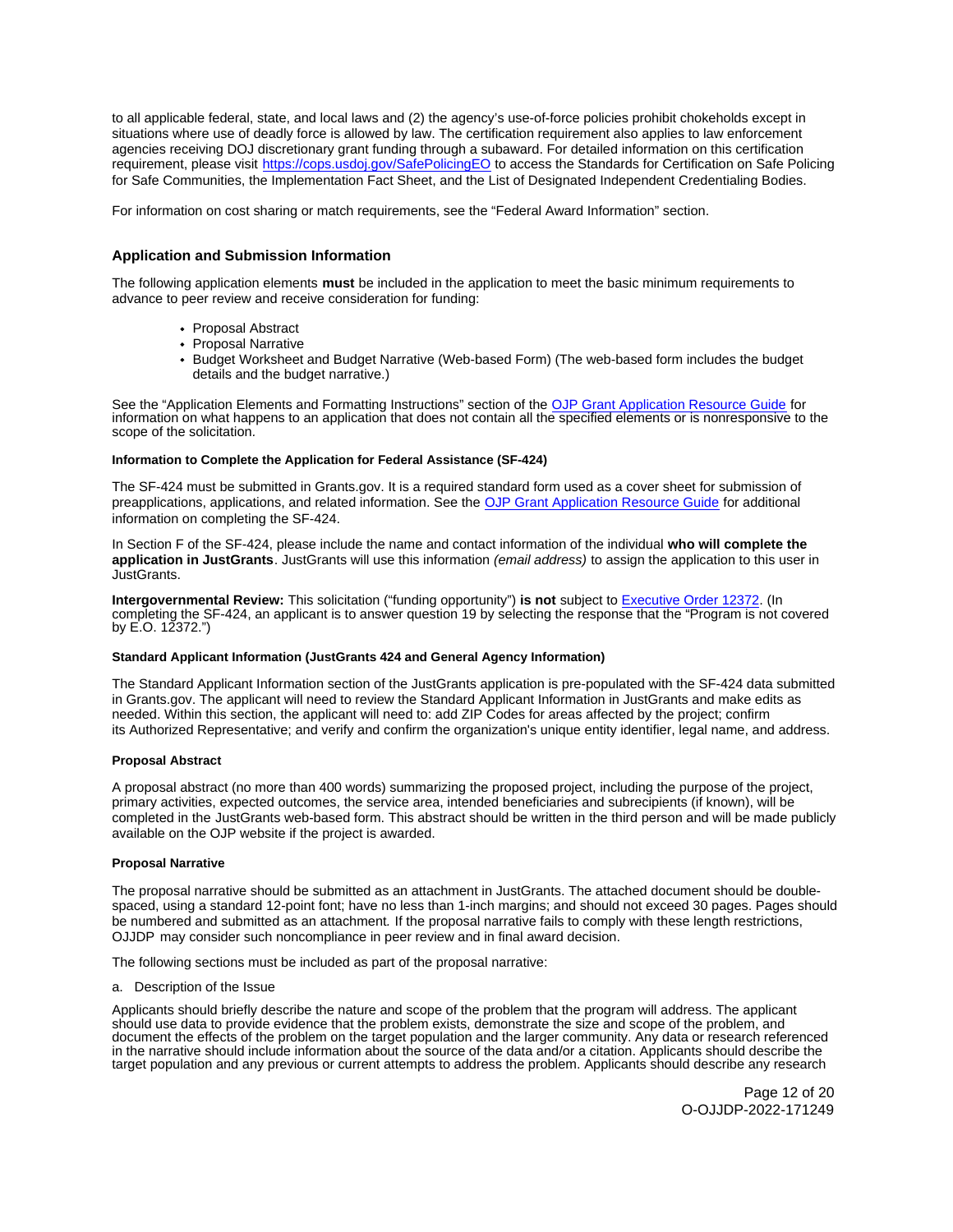or evaluation studies that relate to the problem and contribute to their understanding of its causes and potential solutions. While OJJDP expects applicants to review the research literature for relevant studies, they should also explore whether unpublished local sources of information, research or evaluation data are available.

### b. Project Design and Implementation

Applicants should detail how the project will operate throughout the funding period and describe the strategies that they will use to achieve the goals and objectives identified in the previous section. Applicants should describe how they will complete the deliverables stated in the Goals, Objectives, and Deliverables section. OJJDP encourages applicants to select evidence-based practices for their programs. This section should also include details regarding any leveraged resources (cash or in-kind) from local sources to support the project and discuss plans for sustainability beyond the grant period.

**All** applicants are expected to address each of the eight key components of a family drug court: (1) collaborative planning; (2) eligibility, engagement, and screening; (3) assessment, service delivery, and case management; (4) program design and duration; (5) continuing judicial supervision; (6) mandatory drug testing and monitoring; (7) staff training; and (8) management information systems and evaluation.

If the applicant is seeking priority consideration for Priority 1(A), it should address in this section how the proposed project (s) will promote racial equity and/or the removal of barriers to access and opportunity, and/or contribute to greater access to services, for communities that have been historically underserved, marginalized, and adversely affected by inequality.

If the applicant is seeking priority consideration for Priority 1(B), it should address in this section how the proposed project (s) will ensure fairness, equity, and access to justice for all children and families regardless of their religion; gender; age; mental health; cognitive, sensory, or physical disability; sexual orientation or gender identity; or other characteristics historically linked to discrimination or exclusion not already identified under Priority 1(A).

**Timeline.** Applicants should submit a realistic timeline or milestone chart that indicates major tasks associated with the goals and objectives of the project, assigns responsibility for each, and plots completion of each task by month or quarter for the duration of the award, using "Year 1," "Month 1," "Quarter 1," etc., not calendar dates (see "Sample Project Timelines" [here\)](https://ojjdp.ojp.gov/funding/ojjdp-sample-timelines). Applicants should submit the timeline as a separate attachment, as stipulated in Additional Application Components. On receipt of an award, the recipient may revise the timeline, based on training and technical assistance that OJJDP will provide.

### c. Capabilities and Competencies

This section should describe the experience and capability of the applicant organization and any contractors or subgrantees that the applicant will use to implement and manage this effort and its associated federal funding, highlighting any previous experience implementing projects of similar design or magnitude. Applicants should highlight their experience/capability/capacity to manage subawards, including details on their system for fiscal accountability. Management and staffing patterns should be clearly connected to the project design described in the previous section. Applicants should describe the roles and responsibilities of project staff and explain the program's organizational structure and operations. Applicants should include a copy of an organizational chart showing how the organization operates, including who manages the finances; how the organization manages subawards, if there are any; and the management of the project proposed for funding.

If the applicant is seeking priority consideration under Priority 1(C), it should describe within this section how being a culturally specific organization (or funding a culturally specific subrecipient organization at a minimum of 30% of the project budget) will enhance its ability to implement the proposed project(s) and should also specify which culturally specific populations are intended or expected to be served or have their needs addressed under the proposed project(s).

d. Plan for Collecting the Data Required for this Solicitation's Performance Measures

Describe the process for measuring project performance. Identify who will collect the data, who is responsible for performance measurements, and how the information will be used to guide and evaluate the impact of the project. Describe the process that will be used to accurately report data.

Note: Applicants are **not** required to submit performance data with the application. Rather, performance measure information is included as an alert that successful applicants will be required to submit performance data as part of each award's reporting requirements.

OJP will require each successful applicant to submit regular performance data that show the completed work's results. The performance data directly relate to the goals, objectives, and deliverables identified in the "Goals, Objectives, and Deliverables" discussion. Applicants can visit OJP's performance measurement page at [www.ojp.gov/performance](https://www.ojp.gov/performance) for an overview of performance measurement activities at OJP.

A list of performance measure questions for this program can be found at

Page 13 of 20 O-OJJDP-2022-171249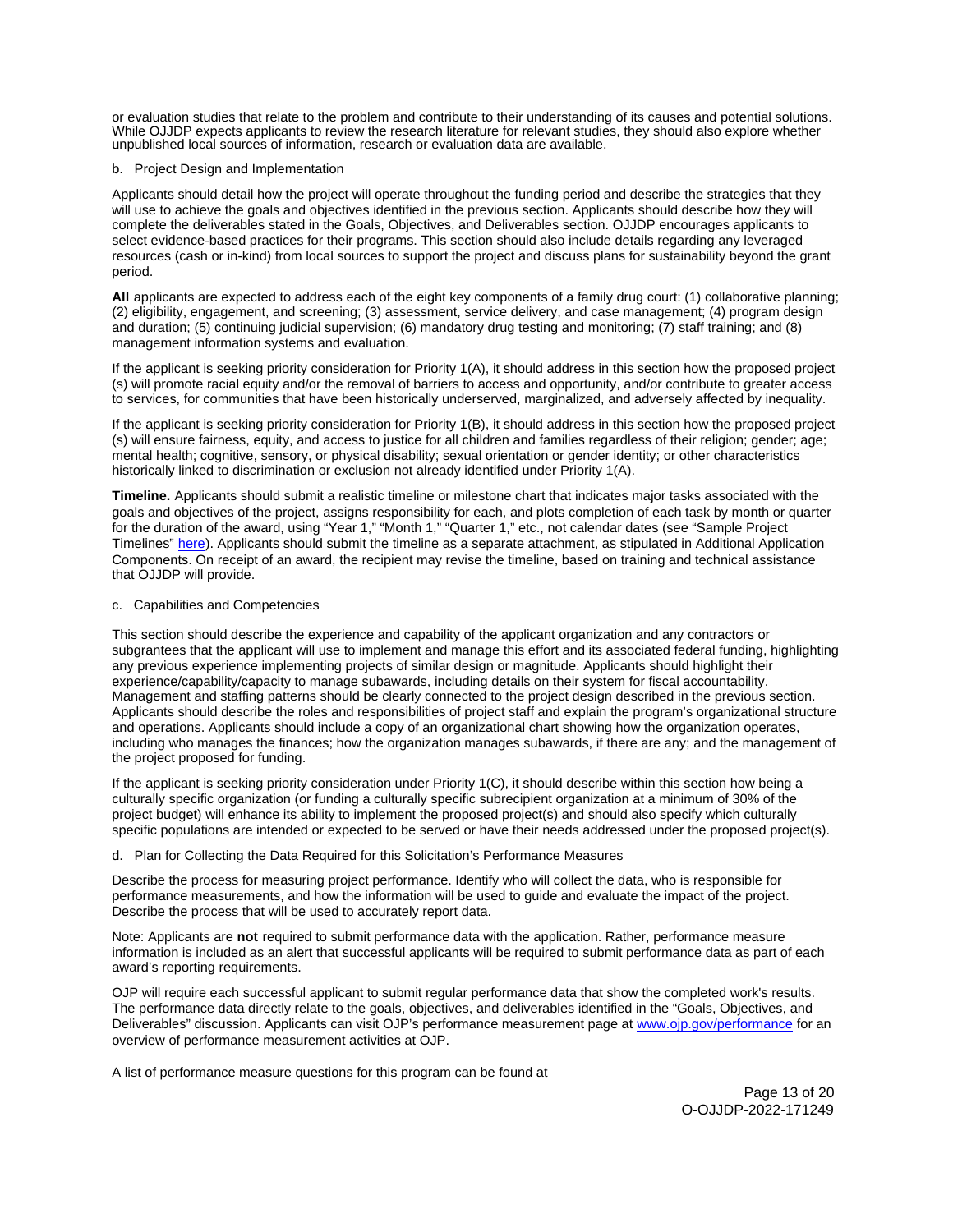### <span id="page-13-0"></span>[https://ojjdp.ojp.gov/funding/grant-performance-measurement/fy-2021-performance-measures.](https://ojjdp.ojp.gov/funding/performance-measures/performance-measures-family-treatment-court.pdf)

OJJDP will require award recipients to submit performance measurement data and performance reports in JustGrants. OJJDP will provide further guidance on the post-award submission process, if selected for award.

#### **Note on Project Evaluations**

An applicant that proposes to use award funds through this solicitation to conduct project evaluations must follow the guidance in the "Note on Project Evaluations" section in the [OJP Grant Application Resource Guide.](https://www.ojp.gov/funding/apply/ojp-grant-application-resource-guide#project-evaluations)

#### **Goals, Objectives, Deliverables, and Timeline**

The applicant will submit the program's goals, objectives, deliverables, and timeline in the JustGrants web-based form.

#### **Budget and Associated Documentation**

#### **Budget Worksheet and Budget Narrative (Web-based Form)**

The applicant will complete the JustGrants web-based budget form. See the [OJP Grant Application Resource Guide](https://ojp.gov/funding/Apply/Resources/Grant-App-Resource-Guide.htm) for additional information.

**All Categories.** Applicants in each category should budget for one grantee meeting per year over the 3-year period. Grantees must plan to send a minimum of four people (including the project director, family drug court judge/judicial officer, child welfare representative, and treatment representative). For budgetary purposes, assume that the meetings will be in the Washington, DC, area. Each meeting will be for a minimum of 2.5 days. Attendance is mandatory. If meetings are held virtually due to any imposed travel restrictions, grantees will have the opportunity to reallocate budgeted funds with the assistance of OJJDP.

If the applicant is seeking priority consideration under Priority 1(C) based on the identification of at least one proposed subrecipient as a culturally specific organization, the proposed funding for the subrecipient in the web-based budget form **must be a minimum of 30% of award funding.** 

The budget narrative must also describe how the activities that will be funded with the (minimum) 30% of award funding provided to the subrecipient **specifically relate to the priority consideration requested under Priority 1(C)** and described in the Capabilities and Competencies section of the application.

#### **Indirect Cost Rate Agreement (if applicable)**

The applicant will submit its indirect cost rate agreement by uploading it as an attachment in JustGrants. See the OJP [Grant Application Resource Guide](https://www.ojp.gov/funding/apply/ojp-grant-application-resource-guide#indirect-cost) for additional information.

### **Financial Management Questionnaire (including applicant disclosure of high-risk status)**

The applicant will download the questionnaire, complete it, and submit it by uploading it as an attachment in JustGrants. See the [OJP Grant Application Resource Guide](https://www.ojp.gov/funding/apply/ojp-grant-application-resource-guide#fm-internal-controls-questionnaire) for the link to the questionnaire and additional information.

### **Disclosure of Process Related to Executive Compensation**

This solicitation expressly modifies the OJP Grant Application Resource Guide by not incorporating its "Disclosure of Process Related to Executive Compensation" provisions. Applicants to this solicitation are not required to provide this disclosure.

#### **Additional Application Components**

Applicants will attach the additional requested documentation in JustGrants.

#### **Tribal Authorizing Resolution**

An application in response to this solicitation may require inclusion of Tribal authorizing documentation as an attachment. If applicable, the applicant will submit the tribal authorizing documentation by uploading it as an attachment in JustGrants. See the [OJP Grant Application Resource Guide](https://www.ojp.gov/funding/apply/ojp-grant-application-resource-guide#tribal-authorizing-resolution) for information on Tribal authorizing resolutions.

> Page 14 of 20 O-OJJDP-2022-171249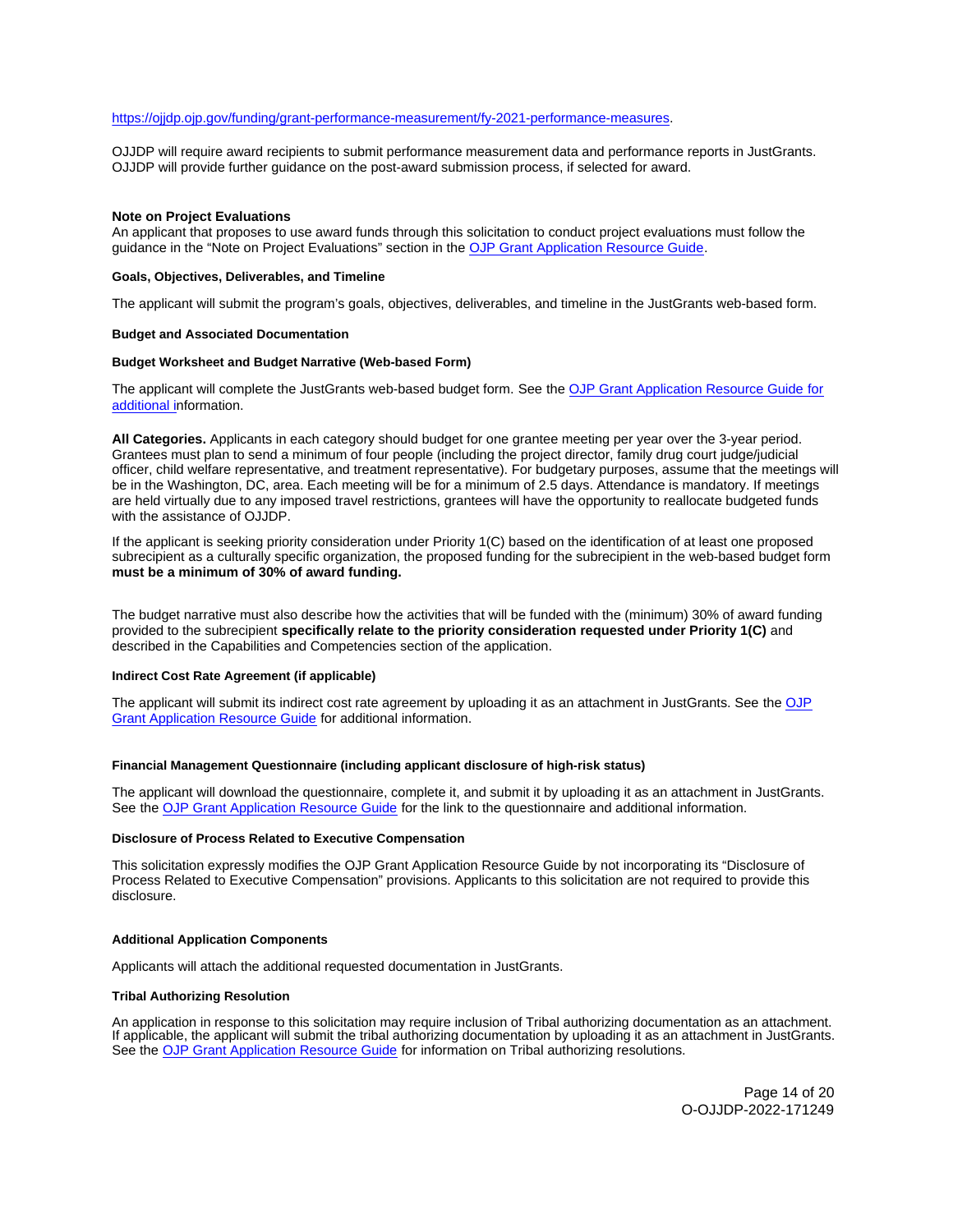#### <span id="page-14-0"></span>**Research and Evaluation Independence and Integrity Statement**

If an application proposes research (including research and development) and/or evaluation, the applicant must demonstrate research/evaluation independence and integrity, including appropriate safeguards, before it may receive award funds. The applicant will submit documentation of its research and evaluation independence and integrity by uploading it as an attachment in JustGrants. For additional information, see the [OJP Grant Application Resource Guide.](https://www.ojp.gov/funding/apply/ojp-grant-application-resource-guide#research-evaluation)

#### **Disclosures and Assurances**

The applicant will address the following disclosures and assurances.

#### **Disclosure of Lobbying Activities**

Complete and submit the SF-LLL in [Grants.gov.](https://Grants.gov) See the [OJP Grant Application Resource Guide](https://www.ojp.gov/funding/apply/ojp-grant-application-resource-guide#disclosure-lobby) for additional information.

#### **DOJ Certified Standard Assurances**

Review and accept the DOJ Certified Standard Assurances in JustGrants. See the [OJP Grant Application Resource](https://www.ojp.gov/funding/apply/ojp-grant-application-resource-guide#administrative)  [Guide](https://www.ojp.gov/funding/apply/ojp-grant-application-resource-guide#administrative) for additional information.

#### **Applicant Disclosure of Duplication in Cost Items**

Complete the JustGrants web-based Applicant Disclosure of Duplication in Cost Items form. See the OJP Grant [Application Resource Guide](https://www.ojp.gov/funding/apply/ojp-grant-application-resource-guide#applicant-disclosure-pending-applications) for additional information.

### **DOJ Certifications Regarding Lobbying; Debarment, Suspension and Other Responsibility Matters; and Drug-Free Workplace Requirements**

Review and accept the DOJ Certified Certifications Regarding Lobbying; Debarment, Suspension and Other Responsibility Matters; Drug-Free Workplace Requirements; Law Enforcement and Community Policing in JustGrants. See the [OJP Grant Application Resource Guide](https://www.ojp.gov/funding/apply/ojp-grant-application-resource-guide#administrative) for additional information.

### **Applicant Disclosure and Justification – DOJ High-Risk Grantees (if applicable)**

If applicable, submit the DOJ High-Risk Disclosure and Justification as an attachment in JustGrants. A DOJ high-risk grantee is an award recipient that has received a DOJ high-risk designation based on a documented history of unsatisfactory performance, financial instability, management system or other internal control deficiencies, or noncompliance with award terms and conditions on prior awards, or is otherwise not responsible. See the [OJP Grant](https://www.ojp.gov/funding/apply/ojp-grant-application-resource-guide#applicant-disclosure-justification)  [Application Resource Guide](https://www.ojp.gov/funding/apply/ojp-grant-application-resource-guide#applicant-disclosure-justification) for additional information.

### **How to Apply**

Step 1: The applicant must submit the **SF-424** and **SF-LLL** in [Grants.gov](https://Grants.gov) at [https://www.grants.gov/web/grants/register.html.](https://www.grants.gov/web/grants/register.html)

Step 2: The applicant must then submit the **full application,** including attachments, in JustGrants in [JustGrants.usdoj.gov](https://justicegrants.usdoj.gov/)  .

For additional information, see the "How to Apply" section in the [OJP Grant Application Resource Guide](https://www.ojp.gov/funding/apply/ojp-grant-application-resource-guide#apply) and the [DOJ](https://justicegrants.usdoj.gov/sites/g/files/xyckuh296/files/media/document/appln-submission-checklist.pdf)  [Application Submission Checklist.](https://justicegrants.usdoj.gov/sites/g/files/xyckuh296/files/media/document/appln-submission-checklist.pdf)

#### **Submission Dates and Time**

The **SF-424 and the SF-LLL** must be submitted in [Grants.gov](https://Grants.gov) by 11:59 p.m. Eastern Time on May 25, 2022.

The **full application** must be submitted in JustGrants by 8:59 p.m. Eastern Time on June 8, 2022.

OJP urges applicants to submit their [Grants.gov](https://Grants.gov) and JustGrants submissions prior to the due dates to allow sufficient time to correct errors and resubmit by the submission deadlines if a rejection notification is received. To be considered timely, the **full application** must be submitted in JustGrants by the JustGrants application deadline.

#### **Experiencing Unforeseen Technical Issues**

Page 15 of 20 O-OJJDP-2022-171249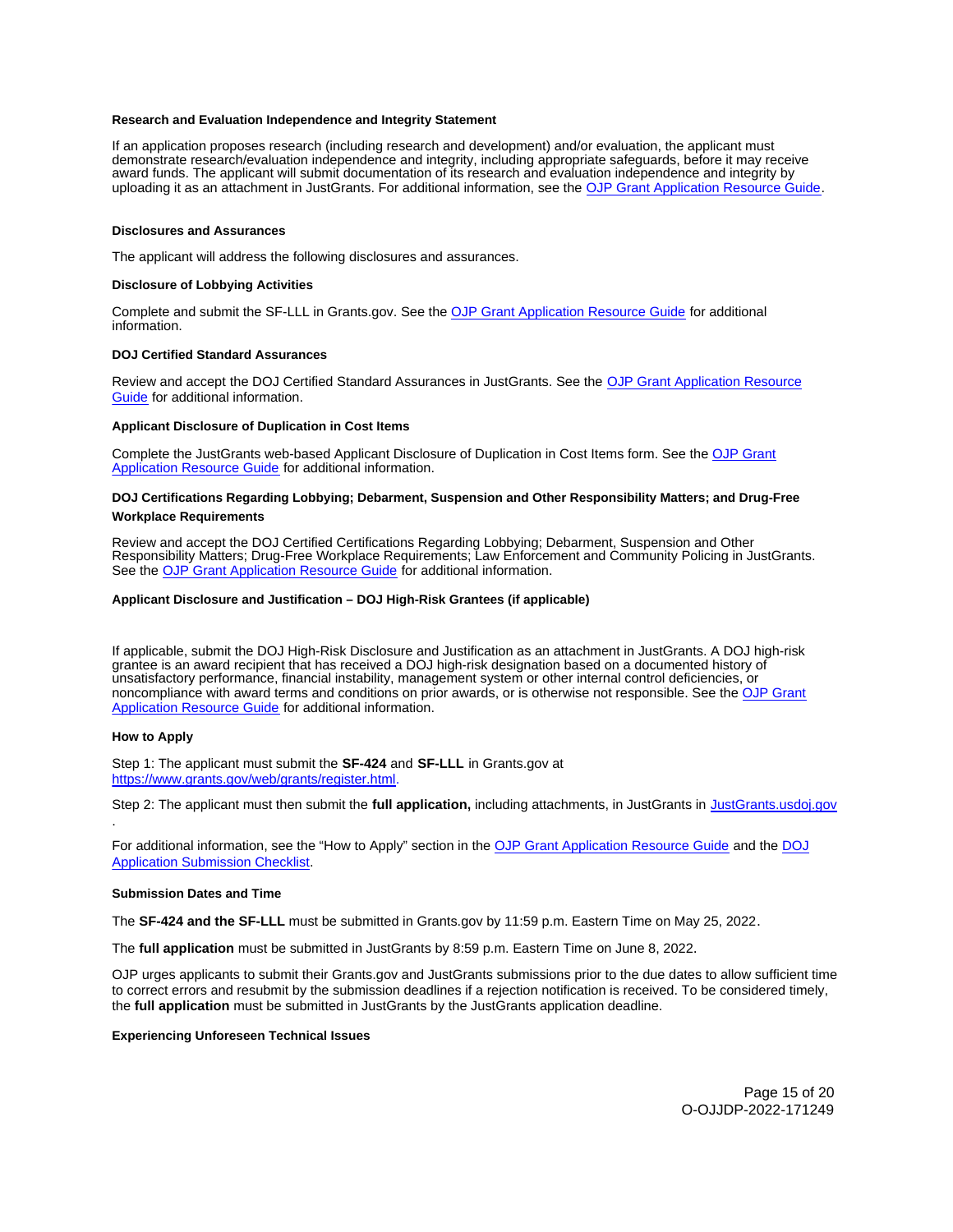<span id="page-15-0"></span>An applicant that experiences unforeseen SAM.gov, [Grants.gov,](https://Grants.gov) or JustGrants technical issues beyond its control that prevent application submission by the deadline must demonstrate all efforts in requesting technical support in order to submit an application by the deadline. Technical support is available via phone and email to the applicable SAM.gov, [Grants.gov](https://Grants.gov), or JustGrants support centers or service desks in which an applicant received a ticket number for resolution. If an applicant misses a deadline due to unforeseen technical difficulties, the applicant may request a waiver to submit an application after the deadline. Note: If an applicant does not submit all of the required [Grants.gov](https://Grants.gov) forms by the [Grants.gov](https://Grants.gov) deadline, the applicant will not be able to proceed to the JustGrants portion of the application process.

Applicants experiencing technical difficulties with the following systems must contact the associated support desk indicated below to report the technical issue and receive a tracking number:

- [Grants.gov](https://Grants.gov)  contact the Grants.gov Customer Support Hotline
- SAM.gov contact the [SAM Help Desk \(Federal Service Desk\)](https://www.fsd.gov/gsafsd_sp)
- JustGrants contact the JustGrants Support Desk at [JustGrants.Support@usdoj.gov](mailto:JustGrants.Support@usdoj.gov) or 833–872–5175

Applicants requesting a waiver to submit a late application must document their request for technical assistance in an email to the OJP Response Center at [grants@ncjrs.gov](file:///C:/Users/local_Yehj/INetCache/Content.Outlook/20U4XBR7/grants@ncjrs.gov) **within 24 hours after the application deadline** to request approval to submit its application after the deadline. If an applicant has technical issues with [Grants.gov,](https://Grants.gov) the applicant must contact the Response Center within 24 hours of the [Grants.gov](https://Grants.gov) deadline to request approval to submit after the deadline. However, waiver requests will not be reviewed until after the JustGrants deadline to allow time for all waivers to be submitted. Waiver requests to submit after the submission deadline must:

- Describe the technical difficulties experienced.
- Include a timeline of the applicant's submission efforts (e.g., what date and time did the error occur, what date and time was action taken to resolve the issue and resubmit, and what date and time did support representatives respond).
- Include an attachment(s) of the complete grant application and all required documentation and material.
- Include the applicant's Unique Entity Identifier and any applicable SAM.gov tracking number(s), [Grants.gov](https://Grants.gov) Help Desk ticket numbers, and JustGrants Support Desk ticket numbers.

OJP will review each request for late submission and required supporting documentation and notify the applicant whether the request has been approved or denied. For more details on the waiver process, OJP encourages applicants to review the "Experiencing Unforeseen Technical Issues" section in the [OJP Grant Application Resource Guide](https://www.ojp.gov/funding/apply/ojp-grant-application-resource-guide#experiencing-unforeseen-technical-issues).

### **Application Review Information**

#### **Review Criteria**

Applications that meet the basic minimum requirements will be evaluated by peer reviewers. Applications will be evaluated on how the proposed project/program addresses the following criteria:

- 1. Description of the Issue (10%) evaluate the applicant's understanding of the program/issue to be addressed.
- 2. Project Design and Implementation (45%)- evaluate the adequacy of the proposal, including the goals, objectives, timelines, milestones, and deliverables.
- 3. Capabilities and Competencies (25%) evaluate the administrative and technical capacity of the applicant to successfully accomplish the goals and objectives.
- 4. Plan for Collecting the Data Required for this Solicitation's Performance Measures (10%) evaluate the applicant's understanding of the performance data reporting requirements and the plan for collecting the required data.
- 5. Budget (10%) evaluate for completeness, cost effectiveness, and allowability (e.g., reasonable, allocable, and necessary for project activities).

#### **Other Review Criteria/Factors**

Other important considerations for OJJDP include geographic diversity, strategic priorities (specifically including, but not limited to, those mentioned above relating to priority areas), available funding, past performance, and the extent to which the Budget Worksheet and Budget Narrative (web-based form) accurately explain project costs that are reasonable, necessary, and otherwise allowable under federal law and applicable federal cost principles

> Page 16 of 20 O-OJJDP-2022-171249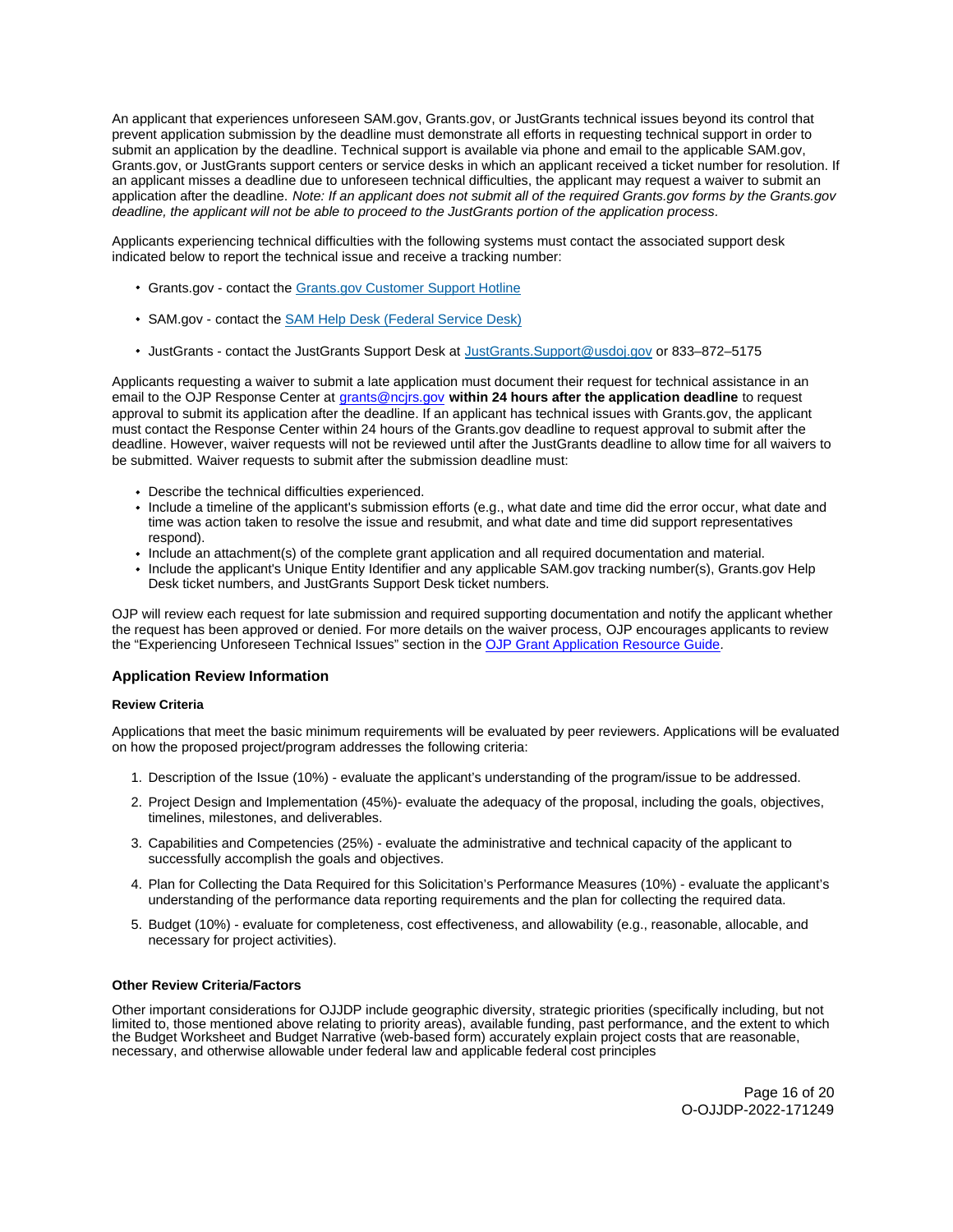#### <span id="page-16-0"></span>**Review Process**

Applications submitted under this solicitation that meet basic minimum requirements will be evaluated for technical merit by a peer review panel(s) in accordance with OJP peer review policy and procedures using the review criteria listed above.

OJP screens applications to ensure they meet the basic minimum requirements prior to conducting the peer review. Although specific requirements may vary, the following are common requirements applicable to all OJP solicitations:

- The application must be submitted by an eligible type of applicant.
- The application must request funding within programmatic funding constraints (if applicable).
- The application must be responsive to the scope of the solicitation.
- The application must include all items necessary to meet the basic minimum requirements.

Pursuant to the Part 200 Uniform Requirements, before award decisions are made, OJP also reviews information related to the degree of risk posed by the applicant. Among other things to help assess whether an applicant with one or more prior federal awards has a satisfactory record with respect to performance, integrity, and business ethics, OJP checks whether the applicant is listed in SAM as excluded from receiving a federal award.

In addition, if OJP anticipates that an award will exceed \$250,000 in federal funds, OJP also must review and consider any information about the applicant that appears in the nonpublic segment of the integrity and performance system accessible through SAM (currently, the Federal Awardee Performance and Integrity Information System, FAPIIS).

**Important note on FAPIIS:** An applicant may review and comment on any information about itself that currently appears in FAPIIS and was entered by a federal awarding agency. OJP will consider such comments by the applicant, in addition to the other information in FAPIIS, in its assessment of the risk posed by the applicant.

Absent explicit statutory authorization or written delegation of authority to the contrary, all final award decisions will be made by the Assistant Attorney General, who may consider not only peer review ratings and OJJDP recommendations, but also other factors as indicated in this section.

### **Federal Award Administration Information**

#### **Federal Award Notices**

See the [OJP Grant Application Resource Guide](https://www.ojp.gov/funding/apply/ojp-grant-application-resource-guide#federal-award-notices) for information on award notifications and instructions.

### **Administrative, National Policy, and Other Legal Requirements**

If selected for funding, in addition to implementing the funded project consistent with the OJP-approved application, the recipient must comply with all award conditions and all applicable requirements of federal statutes and regulations, including the applicable requirements referred to in the assurances and certifications executed in connection with award acceptance. For additional information on these legal requirements, see the "Administrative, National Policy, and Other Legal Requirements" section in the [OJP Grant Application Resource Guide.](https://www.ojp.gov/funding/apply/ojp-grant-application-resource-guide#administrative)

### **Information Technology (IT) Security Clauses**

An application in response to this solicitation may require inclusion of information related to information technology security. See the [OJP Grant Application Resource Guide](https://www.ojp.gov/funding/apply/ojp-grant-application-resource-guide#information-technology) for information on information technology security.

### **General Information about Post-Federal Award Reporting Requirements**

In addition to the deliverables described in the "Program Description" section, all award recipients under this solicitation will be required to submit certain reports and data.

Required reports. Award recipients typically must submit quarterly financial reports, semi-annual performance reports, final financial and performance reports, and, if applicable, an annual audit report in accordance with the Part 200 Uniform Requirements or specific award conditions. Future awards and fund drawdowns may be withheld if reports are delinquent. (In appropriate cases, OJP may require additional reports.)

See the [OJP Grant Application Resource Guide](https://www.ojp.gov/funding/apply/ojp-grant-application-resource-guide#general-information) for additional information on specific post-award reporting requirements, including performance measure data.

### **Federal Awarding Agency Contact(s)**

For OJP contact(s), see the solicitation cover page.

Page 17 of 20 O-OJJDP-2022-171249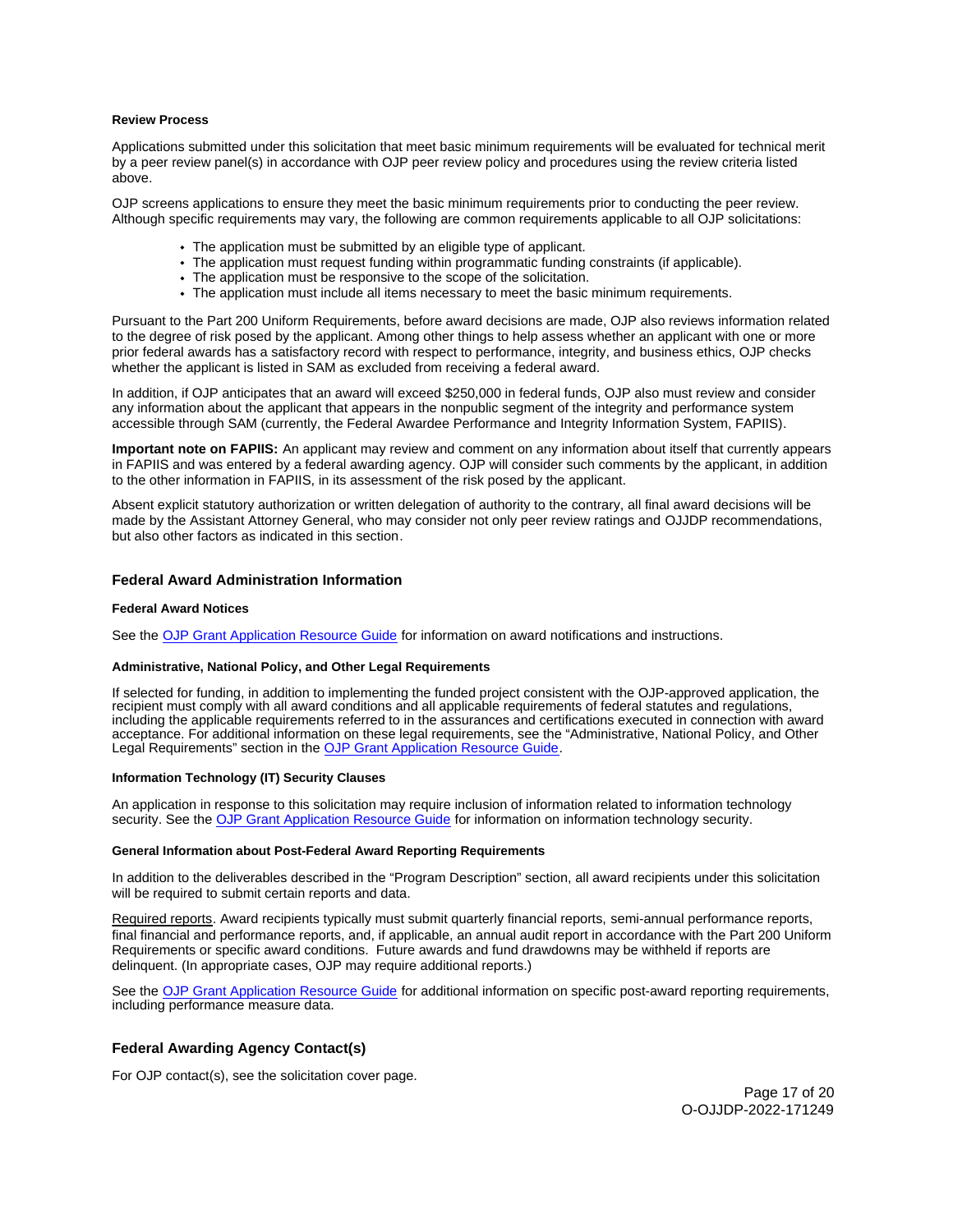<span id="page-17-0"></span>For contact information for [Grants.gov,](https://Grants.gov) see the solicitation cover page.

For contact information for JustGrants, see the solicitation cover page.

### **Other Information**

### **Freedom of Information and Privacy Act (5 U.S.C. 552 and 5 U.S.C. 552a)**

See the [OJP Grant Application Resource Guide](https://www.ojp.gov/funding/apply/ojp-grant-application-resource-guide#foia) for information on the Freedom of Information and Privacy Act (5 U.S.C. 552 and 5 U.S.C. 552a).

#### **Provide Feedback to OJP**

See the [OJP Grant Application Resource Guide](https://www.ojp.gov/funding/apply/ojp-grant-application-resource-guide#feedback) for information on how to provide feedback to OJP.

### **Performance Measures**

A list of performance measure questions for this program can be found at [https://ojjdp.ojp.gov/funding/grant-performance-measurement/fy-2021-performance-measures.](https://ojjdp.ojp.gov/funding/performance-measures/performance-measures-family-treatment-court.pdf)

### **Application Checklist**

#### **OJJDP FY 2022 Family Treatment Court Program**

This application checklist has been created as an aid in developing an application. The [DOJ Application Submission](https://justicegrants.usdoj.gov/sites/g/files/xyckuh296/files/media/document/appln-submission-checklist.pdf)  [Checklist](https://justicegrants.usdoj.gov/sites/g/files/xyckuh296/files/media/document/appln-submission-checklist.pdf) is another resource.

#### **What an Applicant Must Do:**

Prior to registering in [Grants.gov:](https://Grants.gov)

Confirm your Entity's [System Award Management \(SAM\)](https://sam.gov/SAM/) Registration Information (see [OJP Grant Application](https://www.ojp.gov/funding/apply/ojp-grant-application-resource-guide#apply)  [Resource Guide\)](https://www.ojp.gov/funding/apply/ojp-grant-application-resource-guide#apply)

To register in [Grants.gov](https://Grants.gov):

- Acquire an AOR and a [Grants.gov](https://Grants.gov) username and password (see [OJP Grant Application Resource Guide\)](https://www.ojp.gov/funding/apply/ojp-grant-application-resource-guide#apply)
- Acquire AOR confirmation from the E-Business Point of Contact (E-Biz POC) (see [OJP Grant Application Resource](https://www.ojp.gov/funding/apply/ojp-grant-application-resource-guide#apply)  [Guide\)](https://www.ojp.gov/funding/apply/ojp-grant-application-resource-guide#apply)

#### To find the funding opportunity:

- Search for the funding opportunity in [Grants.gov](https://Grants.gov) using the opportunity number, Assistance Listing or keyword(s)
- Select the correct Competition ID
- Access the funding opportunity and application package (see Step 7 in the [OJP Grant Application Resource Guide\)](https://www.ojp.gov/funding/apply/ojp-grant-application-resource-guide#apply)
- Sign up for [Grants.gov](https://Grants.gov) email [notifications](https://www.grants.gov/web/grants/manage-subscriptions.html) (optional) (see [OJP Grant Application Resource Guide\)](https://www.ojp.gov/funding/apply/ojp-grant-application-resource-guide#apply)
- Read Important Notice: Applying for Grants in Grants.gov
- Read OJP policy and guidance on conference approval, planning, and reporting available at [ojp.gov/financialguide/DOJ/PostawardRequirements/chapter3.10a.htm](https://ojp.gov/financialguide/DOJ/PostawardRequirements/chapter3.10a.htm) (see [OJP Grant Application Resource Guide](https://www.ojp.gov/funding/apply/ojp-grant-application-resource-guide#prior-approval)

### **Overview of Post-Award Legal Requirements:**

Review the "[Overview of Legal Requirements Generally Applicable to OJP Grants and Cooperative Agreements -](https://www.ojp.gov/funding/explore/legal-overview-awards) [FY 2022 Awards"](https://www.ojp.gov/funding/explore/legal-overview-awards) in the [OJP Funding Resource Center.](https://www.ojp.gov/funding/explore/legal-overview-awards)

### **Review Scope Requirement:**

The federal amount requested is within the allowable limit(s) of:

- Category 1: \$740,000
- Category 2: \$820,000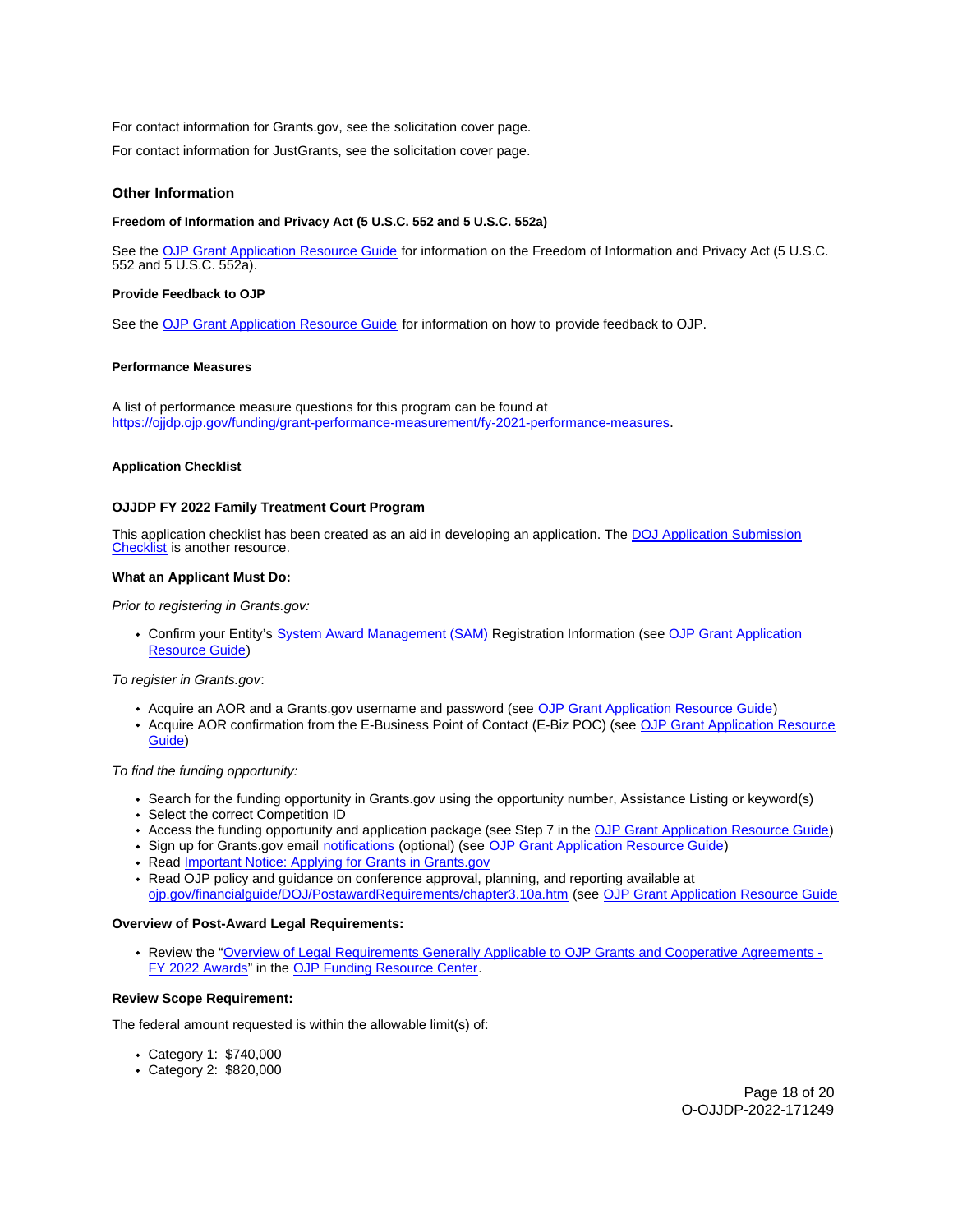### **Review Eligibility Requirement:**

This solicitation is composed of two grant categories. Applicants must clearly designate the category for which they are applying.

### **Category 1: Establishing New Family Drug Courts**

### **Category 2: Enhancing Family Treatment Courts**

The following entities are eligible to apply:

- State governments
- City or township governments
- County governments
- State and local courts
- Native American Tribal governments (federally recognized) acting on behalf of a single jurisdiction drug court
- Other

Category 1: Establishing New Family Treatment Courts grants are available to jurisdictions that are ready to implement a new family drug court. These grants are for jurisdictions where either no family drug court currently exists or a family drug court has been operational for less than 1 year. Jurisdictions may already have other types of drug or treatment courts (such as adult drug or mental health courts).

Category 2: Enhancing Family Treatment Courts grants are available to jurisdictions with a fully operational family drug court. Courts applying for funding under Category 2 must be fully operational for at least 1 year, as funding is intended to enhance services of existing family drug courts.

#### $\sim\sim\sim$

#### **Prepare to submit the Application for Federal Assistance standard form (SF)-424 and Disclosure of Lobbying Activities form (SF-LLL)**

- Review Information to complete the Application for Federal Assistance (SF-424) in [Grants.gov](https://Grants.gov)
- Complete Standard Applicant Information (SF-424 information from [Grants.gov\)](https://Grants.gov)
- Submit the SF-424 and SF-LLL in Grants.gov

After the SF-424 and SF-LLL submission in [Grants.gov](https://Grants.gov), receive [Grants.gov](https://Grants.gov) email notifications that:

- Submission has been received in [Grants.gov](https://Grants.gov)
- Submission has either been successfully validated or rejected with errors (see [OJP Grant Application Resource](https://www.ojp.gov/funding/apply/ojp-grant-application-resource-guide#apply)  [Guide\)](https://www.ojp.gov/funding/apply/ojp-grant-application-resource-guide#apply)

If no [Grants.gov](https://Grants.gov) receipt and validation, or error notifications are received:

Contact [Grants.gov](https://Grants.gov) Customer Support Hotline at 800-518-4726, 606-545-5035, [Grants.gov customer support,](https://www.grants.gov/web/grants/support.html) or [support@grants.gov](mailto:support@grants.gov) regarding technical difficulties (see [OJP Grant Application Resource Guide\)](https://www.ojp.gov/funding/apply/ojp-grant-application-resource-guide#apply)

Receive email notification to complete application in JustGrants:

• Proceed to complete application in JustGrants

### **Content of Application Submission: Critical Application Elements**

The following items are critical application elements required to pass the basic minimum requirements review. If OJP determines that an application does not include the following elements, it will neither proceed to peer review, nor receive further consideration.

- Proposal Abstract
- Proposal Narrative
- Budget Worksheet and Budget Narrative (web-based form)

 $\sim$   $\sim$ 

### **Budget and Associated Documentation:**

- Indirect Cost Rate Agreement (if applicable) (see [OJP Grant Application Resource Guide\)](https://www.ojp.gov/funding/apply/ojp-grant-application-resource-guide#indirect-cost)
- Financial Management and System of Internal Controls Questionnaire (see [OJP Grant Application Resource Guide\)](https://www.ojp.gov/funding/apply/ojp-grant-application-resource-guide#fm-internal-controls-questionnaire)

Page 19 of 20 O-OJJDP-2022-171249